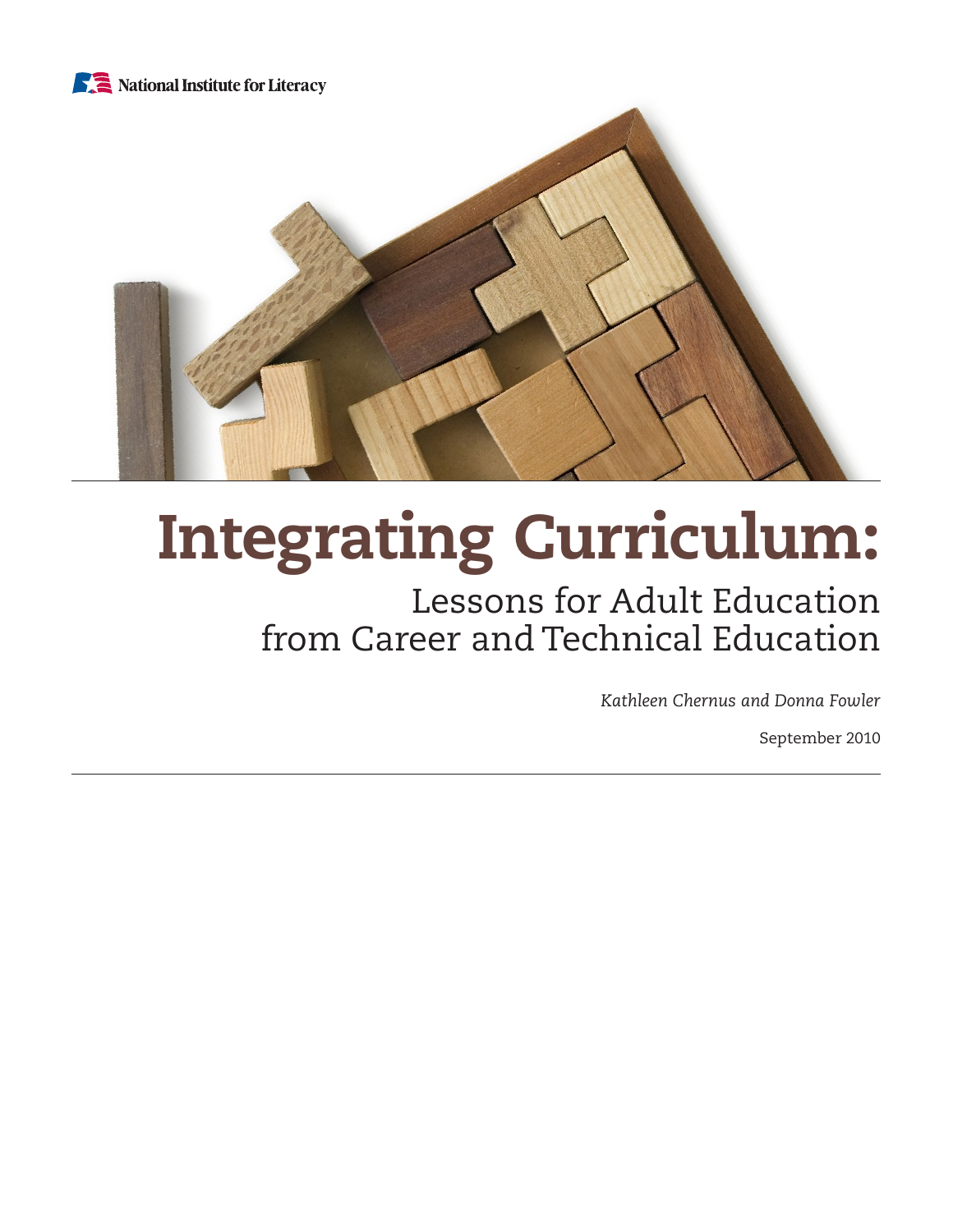This report was produced under National Institute for Literacy Contract No. ED-04-CO-0121/0002 with MPR Associates, Inc. It was written by Kathleen Chernus, Director, Adult Education, MPR Associates, Inc. and Donna Fowler, Director, Communications, MPR Associates, Inc. Lynn Reddy served as the contracting officer's representative. The views expressed herein do not necessarily represent the positions or policies of the National Institute for Literacy. No official endorsement by the National Institute for Literacy of any product, commodity, or enterprise in this publication is intended or should be inferred.

For quality assurance purposes, drafts of publications commissioned by the National Institute for Literacy are subjected to a rigorous external peer review process by independent experts. This review process seeks to ensure that each report is impartial and objective and that the findings are supported by scientific research.

**The National Institute for Literacy,** a Federal government agency, is a catalyst for advancing a comprehensive literacy agenda. The Institute bridges policy, research and practice to prompt action and deepen public understanding of literacy as a national asset.

**Daniel Miller,** Acting Director

**Lynn Reddy,** Deputy Director

September 2010

The citation for this report should be: National Institute for Literacy, Integrating Curriculum: Lessons for Adult Education from Career and Technical Education, Washington, DC 20006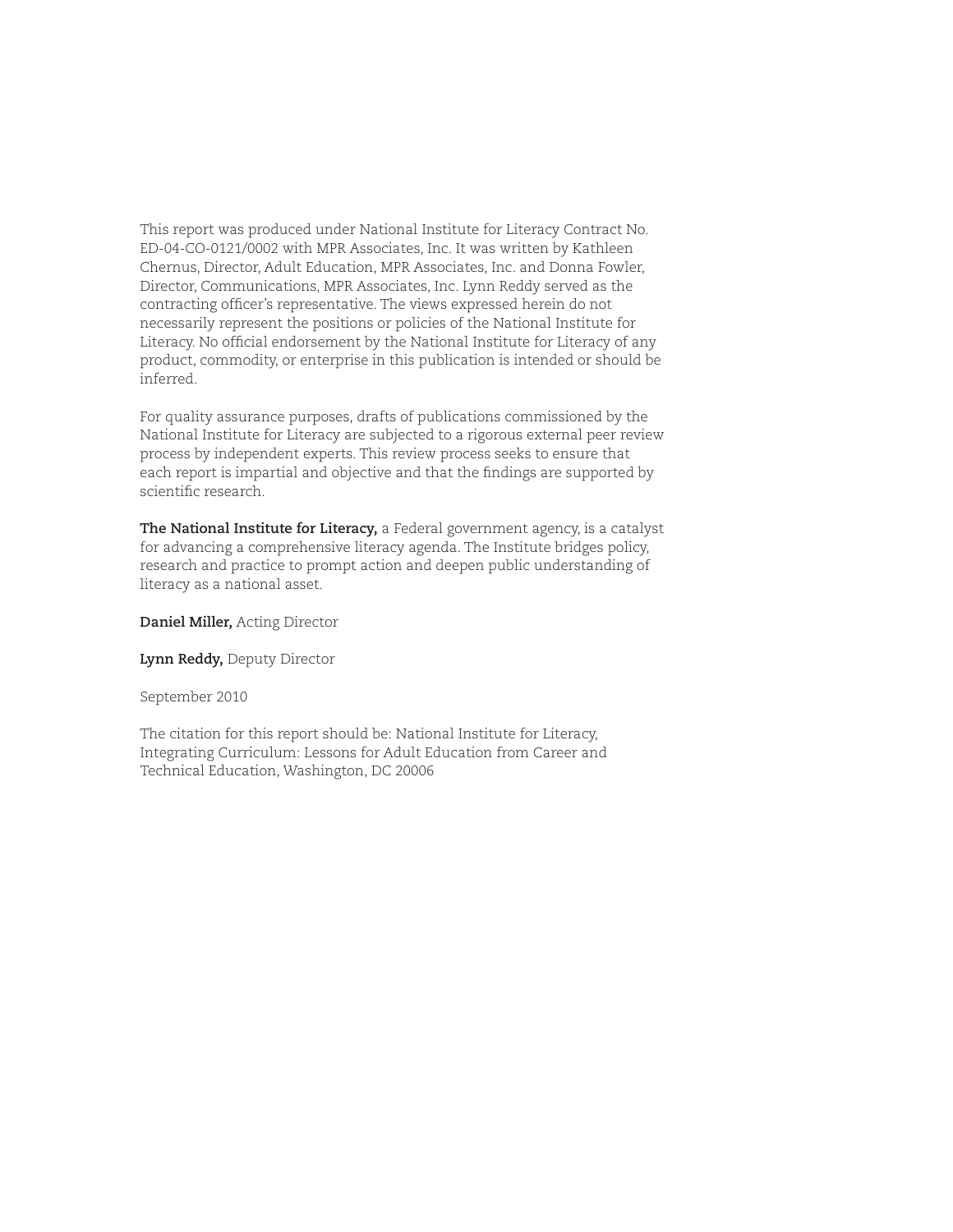# Table of Contents

| Introduction: Adult Education                                                               |
|---------------------------------------------------------------------------------------------|
|                                                                                             |
|                                                                                             |
| Major Elements and Types of                                                                 |
|                                                                                             |
| Research on Learning in Context: K-12                                                       |
| Models of Curriculum Integration 9                                                          |
|                                                                                             |
| Curriculum Integration in Adult Education:                                                  |
| Curriculum Integration in Adult Education:                                                  |
| Supports and Challenges in Implementing<br>the Integrated Curriculum in Adult Education. 21 |
|                                                                                             |
|                                                                                             |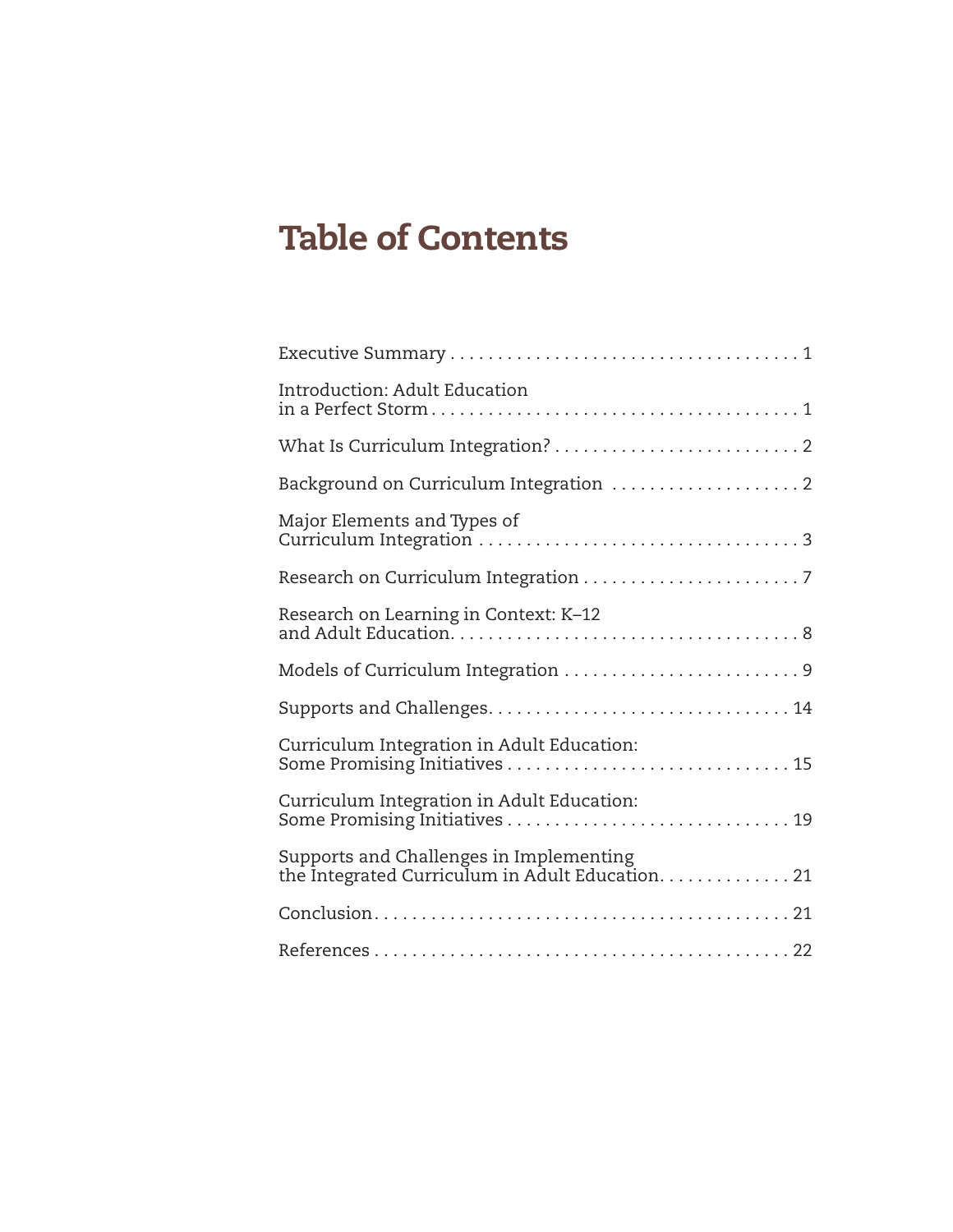# <span id="page-3-0"></span>Executive Summary

Policymakers and educators are paying increased attention to determining how best to prepare those in adult education programs not only for immediate employment, but also for career advancement and further training or postsecondary education. This focus echoes current efforts among secondary educators, particularly those in career and technical education (CTE), to ensure that high school graduates are ready for both college and a career—not one or the other. Are there strategies currently in use in high schools that could inform efforts in adult education to prepare adults for both work and further education?

The authors examine one strategy—the integrated curriculum—now being implemented in various forms in high schools to see if adult education might benefit from a similar approach. The integrated curriculum combines academic and technical content in programs that focus on problem solving, active engagement in projects and realworld applications of the knowledge and skills taught. This paper reviews several types of curriculum integration and examines research on its effects, primarily in K–12 education, since research in adult education is sparse. After discussing two curriculum integration models in detail the multiple pathways approach promoted by ConnectEd: The California Center for College and Career, and the Ford Partnership for Advanced Studies (PAS) program—the authors describe several efforts to incorporate integrated curricula in adult education. They conclude that three approaches have promising prospects for expanding integrated curriculum efforts already under way in adult education: course integration, cross-curriculum integration and program integration.

# Introduction: Adult Education in a Perfect Storm

U.S. adults lacking adequate literacy and numeracy skills find it difficult to succeed at work and to participate fully in their communities. These adults are especially vulnerable to the "perfect storm" identified by Kirsch, Braun, Yamamoto, and Sum (2007), a convergence of three powerful forces: divergent skill distributions, a changing economy and demographic trends. Recent labor market

statistics, for example, indicate that the demand for workers in high-wage, middle-skill jobs continues to be strong and that adults need help gaining the skills required for those jobs. Currently, about 50 percent of all jobs are middle-skill jobs, and the Bureau of Labor Statistics predicts that about half of all job openings in the next decade will be in occupational categories that include primarily middle-skill positions (Holzer & Lerman, 2009). Labor market data also predict a decline in the growth of skills at the middle level, which translates into a need for education and training that will enable low-skill adults and youth to move into these middle-skill jobs (Holzer & Lerman, 2009).

Several large-scale national and international surveys confirm that many U.S. adults lack sufficient literacy and numeracy skills to function effectively in an increasingly competitive work environment. The National Assessment of Adult Literacy (National Center for Education Statistics, 2003) puts the number at 93 million adults whose skills in prose, document and quantitative literacy are at basic or below-basic levels. These forces and figures pose a challenge to policymakers and adult educators: How can adult education better prepare these adults for today's workplace, for further education and career advancement, and for their roles as citizens and parents?

Holzer and Lerman suggest that high-quality career and technical education (CTE), career academies, career pathways programs and apprenticeships can prepare youth for further education and training and, ultimately, for well-paid middle-skill jobs. The same holds true for adults. Holzer and Lerman advocate similar programs that can link adults with employers offering middle-skill positions, such as career ladders, apprenticeships provided by community colleges or private career schools, and prebridge and bridge programs (Holzer & Lerman, 2009; Women Employed with Chicago Jobs Council and UIC Great Cities Institute, 2005). They note that apprenticeships feature learning in context and can be an effective way to teach technical and other skills, such as communication and problem solving.

The pedagogical issues involved are not new, nor are they confined to the field of adult education. CTE programs in secondary schools face similar issues. The two fields also share a concern about preparing students for

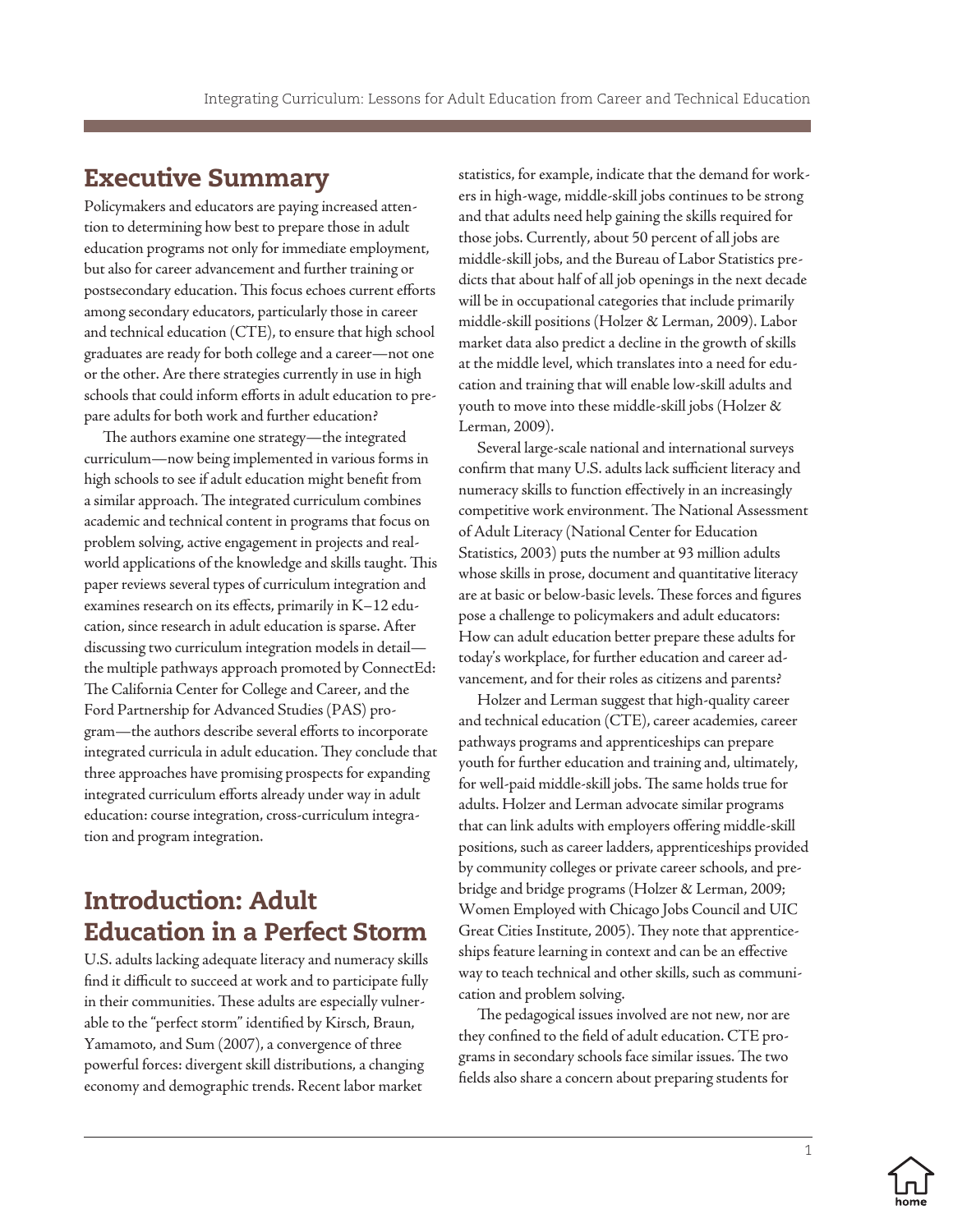<span id="page-4-0"></span>both work and further education or training, not simply one or the other. CTE has adopted several approaches that may have potential for improving adults' prospects for a successful transition to postsecondary education and training and high-skill, high-wage employment. These include, for example, integrated curricula, multiple pathways, work-based learning and partnerships with business and industry. Various CTE approaches combine some or all of these features.

This paper focuses on one of these approaches, integrated curriculum, an instructional approach seeing a resurgence in high schools and community colleges, and asks, what can adult education learn from secondary education, particularly the CTE approach to integrating academic and career and technical curricula? Which, if any, secondary education integration strategies can be adapted for adult education or help expand integration efforts already under way in adult basic education (ABE), adult secondary education (ASE) (including GED), English as a second language (ESL) and workforce basic skills? After examining lessons learned primarily from secondary-level experience with curriculum integration, the paper discusses ways adult education might incorporate at least some elements of curriculum integration and the implications for broadening the role of adult education in preparing adults for success in the 21<sup>st</sup>-century workplace.

# What Is Curriculum Integration?

Curriculum integration takes a variety of forms, but in general, it is an attempt to connect academic and career and technical instruction in ways that will prepare students for further education or training, employment and careers. Researchers offer several overlapping definitions of curriculum integration. For example, Johnson, Charner, and White (2003) describe it as a series of strategies connecting academic and CTE content, so that, over time, one area becomes a "platform for instruction" in the other. Another definition states that integration is designed to strengthen the academic base of work-related skills while providing context and motivation for academic learning (Bailey, 1997; Brown, 1998, in Bailey & Matasuzuka, 2003). A more detailed definition comes from Chernus and colleagues (2001), who characterize curriculum integration as an instructional approach that incorporates key

content from two or more disciplines; has well-defined educational objectives (such as academic, industry and workforce-readiness standards) and uses authentic applied problems (problem-based learning) to engage and challenge students.

As discussed in this paper, curriculum integration not only joins academic and CTE content, it also incorporates academic, CTE and work-readiness standards and employs project- or problem-based learning focused on "real-world" issues relevant to students' lives and interests.

There is research evidence suggesting that many students learn better when courses are taught in a realworld context, when classroom learning connects to the workplace and when abstract concepts or knowledge are linked to real problems (Stasz, 1997, in Bailey & Matasuzuka, 2003; Stasz & Grubb, 1991, in Stasz, Kaganoff, & Eden, 1995). By providing students with both high-level academic and in-demand technical skills, curriculum integration may help promote transitions to postsecondary education and careers (Bradby, Malloy, Hanna, & Dayton, 2007). Using multiple instructional approaches, as is common in curriculum integration, also can enable students to master more challenging concepts and skills (Gardner, 1993; Hoachlander, 1999, in Chernus et al., 2001).

The overarching goal of curriculum integration is to expand students' options for the future, something equally important to high school graduates and to adults seeking to improve their economic prospects. Although many students want and need to go to work right away, an integrated curriculum keeps open the possibility of additional education and training. It enables them to prepare not just for their next job, but also for further education that can help them advance in a career.

# Background on Curriculum Integration

Curriculum integration is not new. As John Dewey wrote in "Democracy and Education," "Education through occupations…combines within itself more of the factors conducive to learning than any other method" (1916, p. 361). Problem-based learning—integrating academic and technical skills, theory and practice in the context of realworld problems—has been used in professional training for decades, in such fields as medicine, health sciences,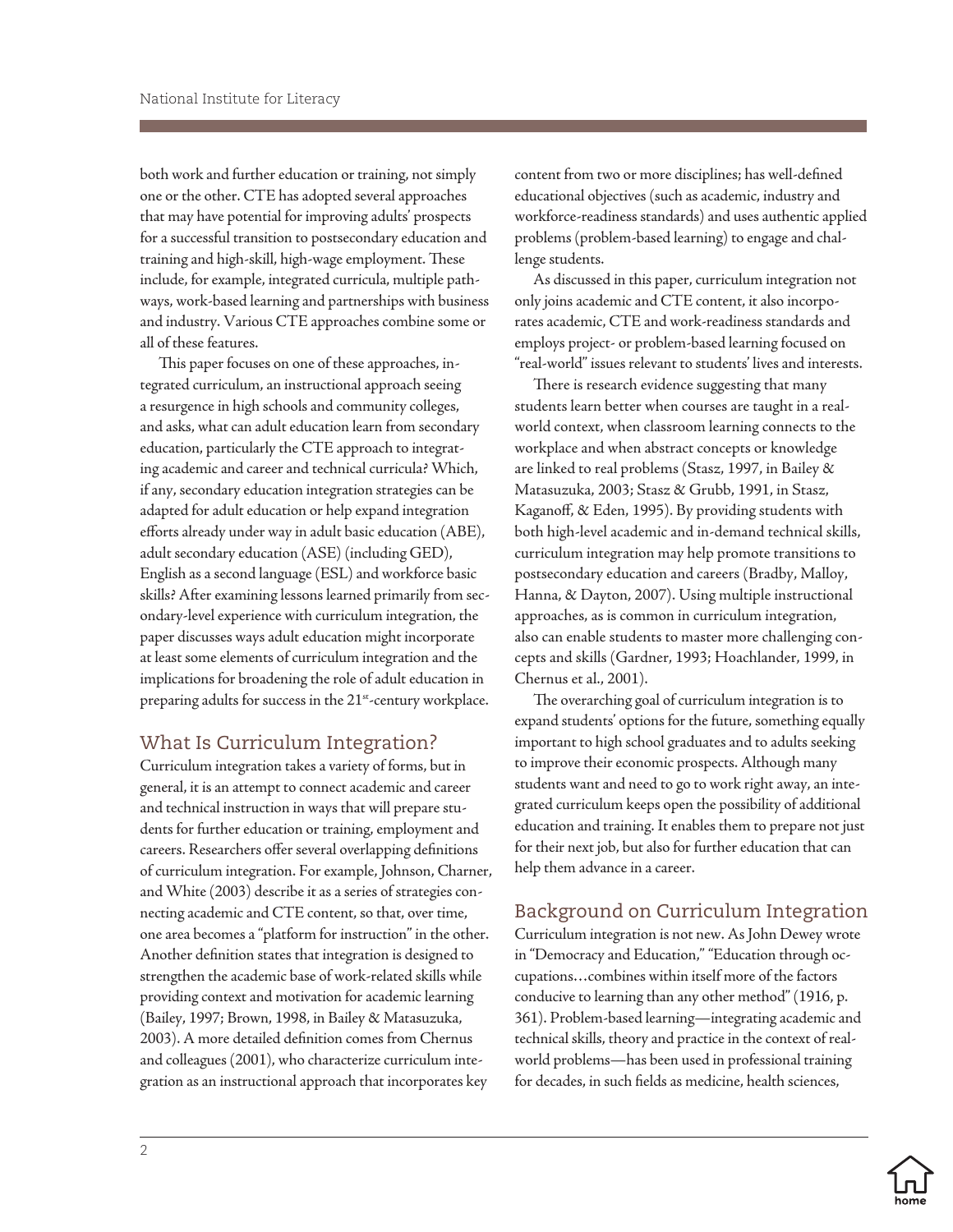<span id="page-5-0"></span>architecture, business, engineering, law and social work (Chernus et al., 2001).

Over time there has been a shift in the CTE field to an integrated approach. Educators and policymakers realized that traditional CTE programs, which taught students specific occupational skills and aimed them toward work rather than further education, no longer best served either students or our increasingly complex and global economy. Federal policymakers have endorsed the integration of academic and vocational/career and technical education. The 1990 amendments to the Carl D. Perkins Vocational Education Act of 1984, Public Law 98-524, specified that Perkins funds be used "to provide vocational education in programs that integrate academic and vocational education…through coherent sequences of courses so that students achieve both academic and occupational competencies" (Section 235). To be eligible for funds, schools were required to describe how they would integrate academic and vocational disciplines (Section 240). This goal was reiterated in the 1998 Perkins reauthorization, the Carl D. Perkins Career and Technical Education Act of 2006, Public Law 109-270 (Perkins IV) and the Schoolto-Work Opportunities Act of 1994, Public Law 103-239.

After the 1990 Perkins amendments, the percentage of secondary schools offering an integrated curriculum increased from 55 percent in 1997 to 69 percent in 1999. During the same period, the percentage of secondary students studying integrated curricula increased from 35 to 40 percent (Medrich, White, & Beltranena, 2001, in Johnson et al., 2003).

States increasingly are interested in the integrated curriculum approach. In 2008, the National Association of State Boards of Education Study Group on Promoting Excellence in Career and Technical Education identified key components of CTE and recommended that state boards adopt policies to integrate CTE and academic coursework and standards. The group also noted the importance of aligning academic and industry standards "to ensure transitions beyond high school, especially in creating pathways for students interested in pursuing a four-year degree."1

### Major Elements and Types of Curriculum Integration

Although the components of curriculum integration can vary according to the different types of integration (described below), there are common basic elements:

- Shared purpose among administrators and teachers in implementing curriculum integration to increase student achievement
- Content from two or more disciplines (academic and CTE)
- Well-defined educational objectives, such as academic content standards, industry skill standards and workforce-readiness standards (e.g., Secretary's Commission on Achieving Necessary Skills [SCANS])
- Real-world context and authentic problems that engage and challenge students

Curriculum integration takes a variety of forms, including course integration, cross-curriculum integration, program integration, and schoolwide integration and career academies.

#### *Course Integration*

Course integration combines academic and CTE content within courses and may include commercially produced curricula; curricula developed by researchers, curriculum developers, subject matter experts and industry representatives; and teacher-developed curricula. Academic content may be infused into CTE courses and vice versa. Teachers use work contexts to motivate students, but often focus mainly on basic skills to the neglect of higher-level academic content and skills (Grubb, David, Lum, Plihal, & Morgaine, 1991; Stasz et al., 1995). In the 1990s, "applied academics"2 was the most common

<sup>2</sup> The term "applied academics" generally refers to curricula that show how academic subjects relate to the world of work. Applied academics also refers to curricula developed by state consortia and organizations, such as the Center for Occupational Research and Development (CORD) and the Agency for Instructional Technology (AIT), in subjects such as applied communications, applied mathematics and principles of technology (applied physics). They include stand-alone units that can be used to structure a whole course or integrated into academic or CTE courses.



<sup>1</sup> Retrieved August 4, 2009, from www.nasbe.org/index.php/ news/49-spotlight/489-new-nov08?tmpl=componentand print=1and page.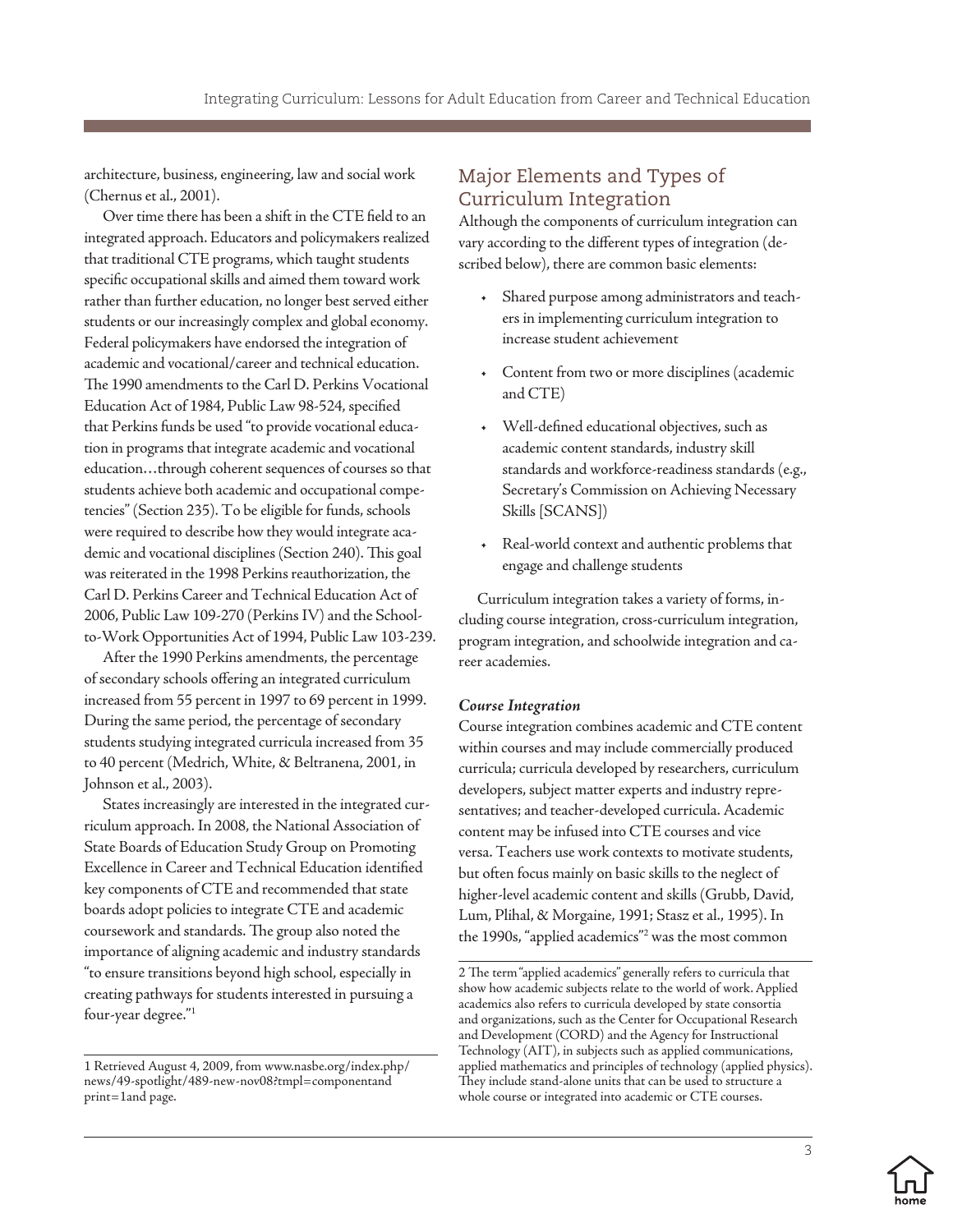approach to course integration, and the best examples included team teaching by academic and CTE teachers (Grubb et al., 1991; Stasz et al., 1995). The most promising form of course integration uses examples from career and technical coursework to teach academic concepts, so that students see applications outside the CTE context in which the information and theories were originally presented. Instructors similarly use examples from academic coursework to illustrate real-world applications (Johnson et al., 2003). For example, the Ford Partnership for Advanced Studies (Ford PAS) curriculum in subject areas such as business, economics, engineering and technology may be incorporated into individual courses as well as across courses. A detailed description of the Ford PAS model is included below.

Another example of course integration is the Math-in-CTE model developed by the National Research Center for Career and Technical Education. The subject of experimental design research, Math-in-CTE is both a process and an instructional approach that incorporates mathenhanced lessons implemented in CTE courses, which result in improved math skills. The model first identifies areas in the CTE curriculum where math naturally occurs. Supported by in-depth professional development, CTE and math teacher teams then develop math-enhanced lessons using a pedagogic framework created for this approach (see http://cehd.umn.edu/NRCCTE/Math-In/ SevenElements.html). Next, CTE teachers develop scopeand-sequence plans for their own curriculum. It requires a "critical mass" of CTE teachers from a particular career area who are paired with math teachers for professional development over the course of an academic year. Mathin-CTE is built on five core principles: developing and sustaining a community of practice among participating teachers, focusing first on the CTE curriculum rather than the math curriculum, recognizing that math is a fundamental workplace skill, maximizing the math in the CTE curriculum and acknowledging that CTE teachers teach Math-in-CTE, not math per se. For more information, see www.cehd.umn.edu/NRCCTE/Math-In.

#### *Cross-Curriculum Integration*

Cross-curriculum integration involves teams of academic and CTE teachers and possibly others, including subject matter experts, curriculum developers and industry representatives, who work to connect curricula and develop authentic projects incorporating course content and academic, work-readiness and CTE or industry skills standards. Teachers find connections among classes for one or more projects or share plans for what they will cover during a course and modify the sequence of concepts taught so related units can be taught concurrently in different courses. They develop integrated projects building on points of intersection (Hoachlander, 1999).<sup>3</sup> As a result, students experience the subject matter as connected and reinforcing, rather than separate and unrelated (Grubb et al., 1991). One way to reinforce the alignment is to start with an industry theme and incorporate challenging academics, technical skills and real-world applications (Chernus et al., 2001). When properly implemented, this approach can help students integrate material from very different courses and disciplines and allows for maximum individualization (Grubb et al., 1991).

#### *Program Integration: Career Clusters, Career Pathways and Multiple Pathways, Career Majors and Tech Prep*

In this type of program integration, education focuses around specific careers or clusters of careers, so that while students are prepared for employment and advancement in a specific career area, they also acquire the knowledge and skills to pursue postsecondary education or training. The integrated curriculum is a component of each of these types of programs.

*Career clusters* group careers and occupations around common academic, technical and workplace knowledge and skills. Career clusters identify the requisite academic and technical knowledge and skills for a broad range of careers, from entry level through management and professional levels. The U.S. Department of Education identified 16 career clusters: agriculture, food and natural resources;

<sup>3</sup> Integrated projects or units can take from one or two weeks to an entire term.

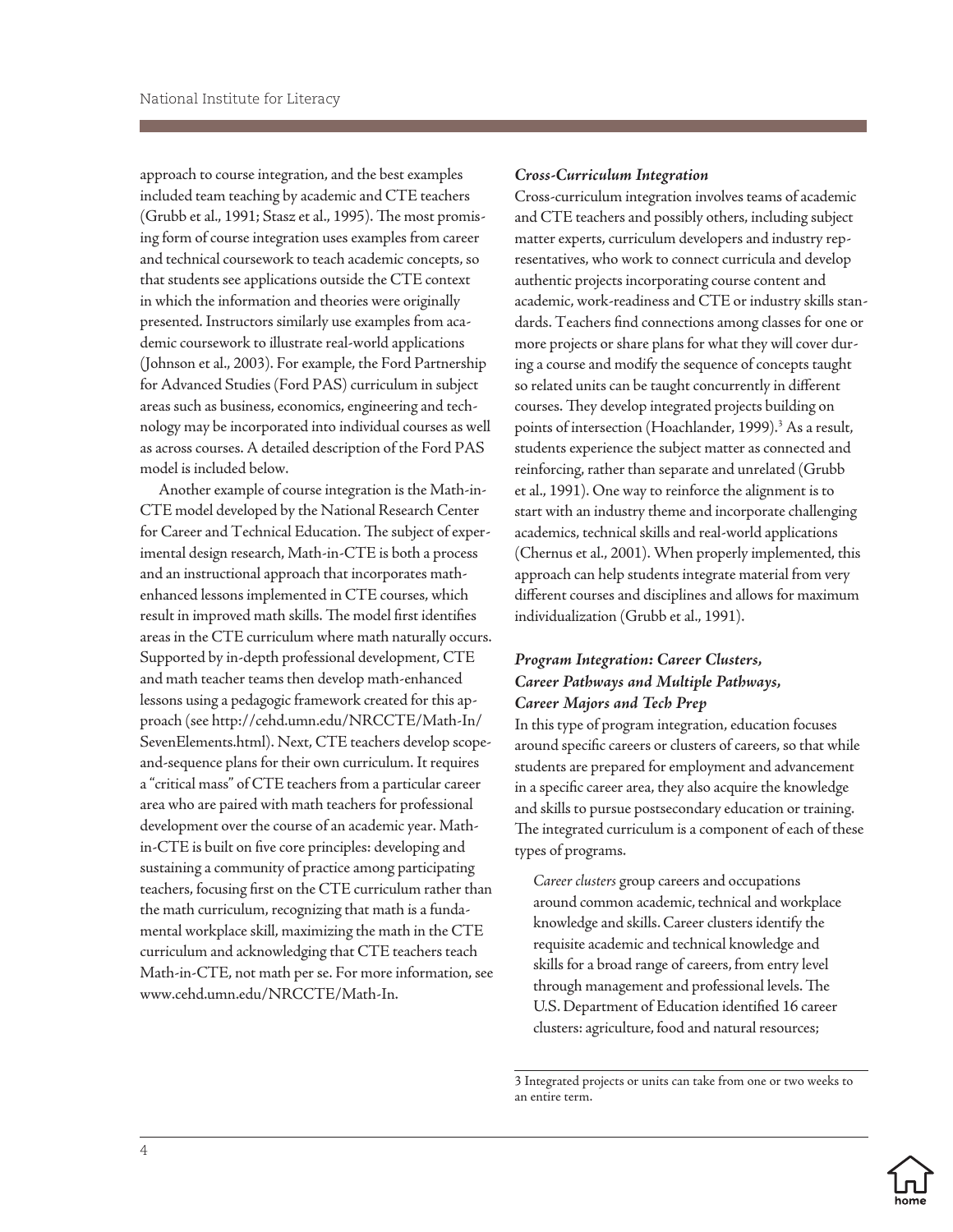science, technology and engineering; architecture and construction; arts, audio/visual technology and communications; business management and administration; education and training; finance; government and public administration; health science; hospitality and tourism; human services; information technology; law, public safety, corrections and security; manufacturing; science, technology, engineering and mathematics; and transportation, distribution and logistics.4 The integrated curriculum is among 15 components critical to implementing career clusters. Some others are career development, shared planning, administrative support, professional development, parent and community support, business and industry partnerships and education partnerships. Each career cluster is made up of multiple career pathways. For more information about career clusters, see www.careerclusters.org/.

*Career pathways and multiple pathways* offer students coherent programs of study within the context of broad industry themes. They integrate challenging academic instruction and career and technical curricula with real-world applications. Pathways cut across traditional departments, prepare students for postsecondary education degree and certificate programs, employment training and careers, and facilitate articulation with postsecondary institutions. Additional partners include business and industry and other community organizations (ConnectEd, www.connectedcalifornia.org/pathways/index.php; Grubb et al., 1991; Hoachlander, 1999; Stasz et al., 2004; Warford, 2006).

*Career pathways* are defined in different ways. The U.S. Department of Education College and Careers Transition Initiative (CCTI) defines career pathways as "a coherent, articulated sequence of rigorous academic and technical courses commencing in the ninth grade and leading to an associate degree, an industry recognized certificate or licensure, and/

4 Retrieved September 20, 2009, from www.careerclusters. org/16clusters.cfm.

or a baccalaureate degree and beyond."5 CCTI describes a secondary-level model career pathway as meeting state academic standards and grade-level expectations; responding to high school testing and exit requirements; and meeting college entrance and placement requirements. An ideal secondary-level pathway also provides academic and career-related education in student-selected career clusters and offers opportunities for students to take college-level courses and earn college credit while in high school. At the postsecondary level, a model career pathway provides opportunities for students to earn college credit through dual enrollment or articulation agreements; gain knowledge and skills in career clusters that meet industry standards; and access employment, business and entrepreneurship opportunities in selected career areas. In addition, the pathway aligns and articulates with four-year college degree programs (Warford, 2006, pp. 21–22).

In a paper describing the economic rationale for career pathways, the Workforce Strategy Center defines career pathways as "a series of connected education and training programs and support services that enable individuals to secure employment within a specific industry or occupational sector, and to advance over time to successively higher levels of education and employment in that sector" ( Jenkins, 2006, p. 6). Career pathways are designed to prepare current and future workers to meet the local labor market needs of key industries.

*Multiple pathways,* like career pathways, are defined in different ways. ConnectEd: The California Center for College and Career describes multiple pathways as comprehensive programs of study that combine rigorous academic and technical content and practical applications organized around an industry theme, with the goal of preparing all students for college and careers (Hoachlander, Sterns, & Studier, 2008). In New York City, "multiple pathways" is shorthand for Multiple Pathways to Graduation, an alternate route

5 Retrieved September 23, 2009, from the CCTI Web site, www. league.org/league/projects/ccti/cp/characteristics.html



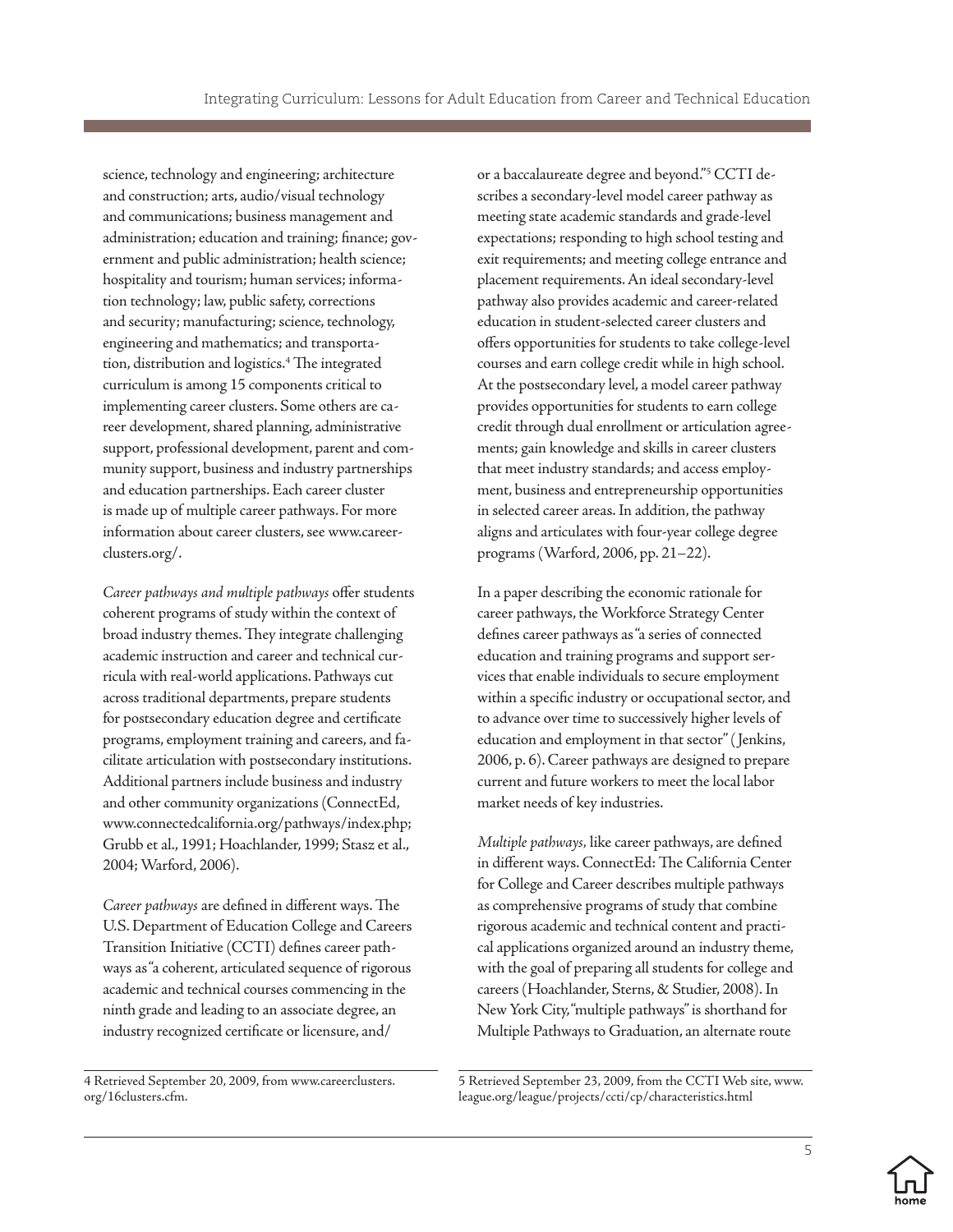to earning a high school diploma or GED designed especially for students at risk of dropping out.<sup>6</sup> This definition is also used to describe similar programs in other cities supported by the U.S. Department of Labor and Jobs for the Future (Richmond, 2009). The first definition is most relevant to the discussion in this paper.

The ConnectEd approach to multiple pathways emphasizes both in-school and out-of-school student-adult relationships and helps students meet the demands of challenging coursework and postsecondary and career goals through academic support services and career counseling (Hoachlander et al., 2008). These types of multiple pathway programs take a variety of forms, such as academies, small learning communities, other small schools with career themes and occupational centers. The description of ConnectEd below provides detailed information on how the curriculum is integrated in multiple pathways.

*Career majors* are coherent sequences of courses or fields of study that prepare students for their first jobs, integrate academic and occupational content and work-based learning, create connections between secondary and postsecondary education and prepare students for employment in broad occupational clusters or industry sectors. They usually include a minimum of two years of secondary education and one or two years of postsecondary education, provide students with substantial experience in and understanding of all aspects of the industry and result in the award of a high school diploma or its equivalent, postsecondary certificate, skill certificate or diploma. They may also lead to further education and training, including apprenticeship programs or admission to two- or four-year postsecondary education.7

Career majors integrate CTE and academic instruction, often in occupational high schools emphasizing preparation for related occupations, such as schools focused on aviation and aerospace careers. In some cases, schools replace traditional departments with career-focused departments including both academic and CTE teachers. This approach often, but not always, includes integrated coursework (Grubb et al., 1991; Stasz et al., 2004).

*Tech Prep* programs combine a minimum of two years of secondary education with at least two years of postsecondary education in a sequential course of study that integrates academic study and CTE, meets state academic and technical standards and incorporates work-based learning for the purpose of preparing young people for high-skill, high-wage or high-demand occupations. Tech Prep requires articulation agreements between secondary and postsecondary institutions.8 Some Tech Prep programs offer students dual high school and community college credit for completing certain Tech Prep courses. Like other CTE programs, Tech Prep supports the use of contextual and applied curricula, instruction and assessment.

#### *Schoolwide Integration and Career Academies*

Schoolwide integration and career academies are the most challenging types of curriculum integration to implement because they involve multiple teams of teachers. *Schoolwide integration* includes collaboration among teams of academic and CTE teachers to integrate the curriculum and applications in real-world contexts within a school or academy career theme. Examples of schoolwide integration sites include occupational high schools and magnet schools.

*Career academies* are small learning communities that focus on a career theme and offer courses combining academic and CTE content, including authentic applications. Examples of common themes are health, business and finance, arts and communications, computers, engineering, and law and government (Stern & Stearns, 2006). Career

<sup>8</sup> Carl D. Perkins Career and Technical Education Act of 2006, Public Law 109-270, Title II, Section 203(c).



<sup>6</sup> Retrieved September 23, 2009, from *Education Week*, High School Connections blog, http://blogs.edweek.org/edweek/ high-school-connections/2009/07/multiple\_pathways\_new\_ york\_and.html.

<sup>7</sup> School-to-Work Opportunities Act of 1994, Public Law 103- 239, Section 4.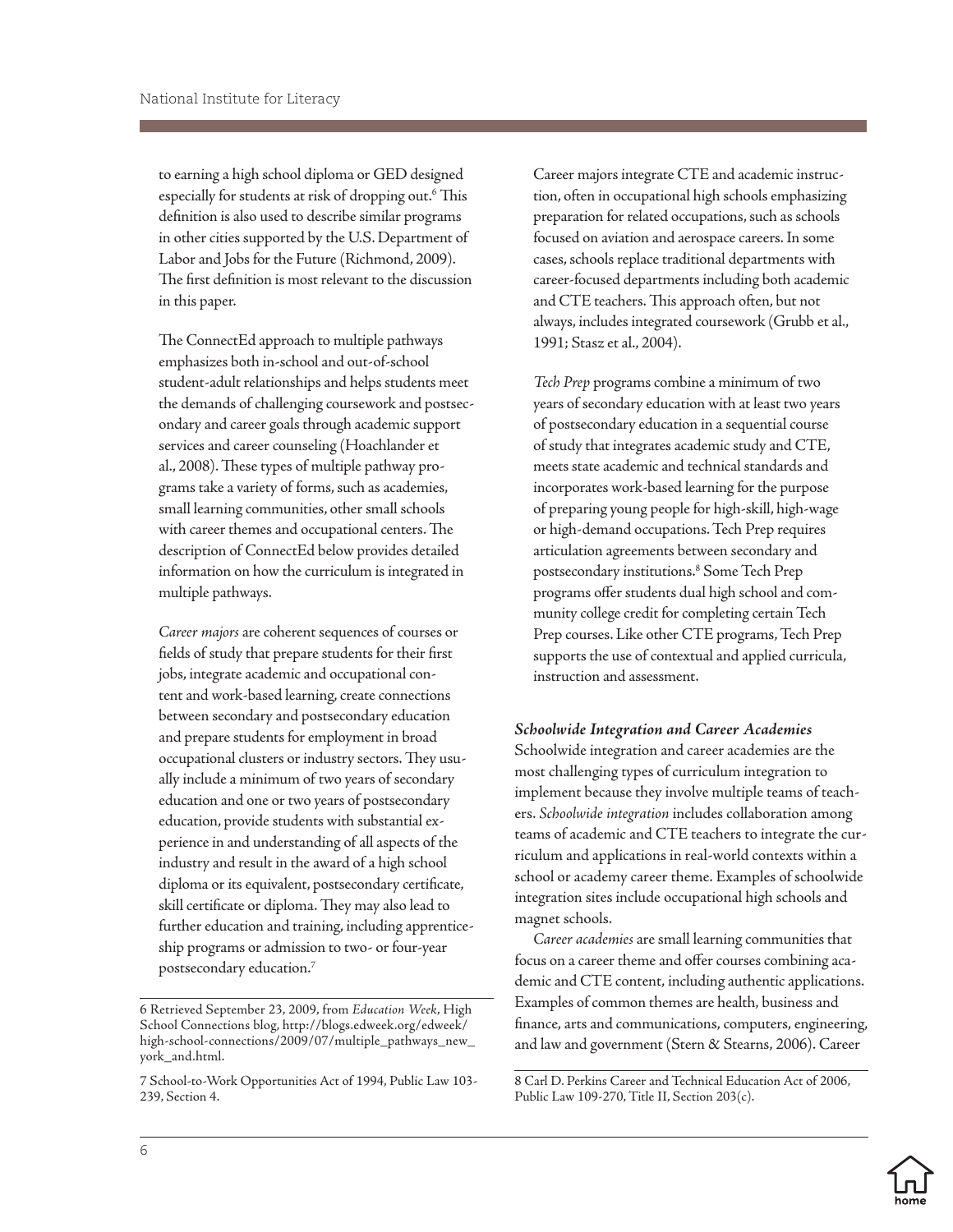<span id="page-9-0"></span>academies bring together groups of students and teams of teachers by industry sectors. Teachers use common planning time to develop interdisciplinary units. Students participating in these units may receive credit in more than one class (Stern & Stearns, 2006). Often academies provide support for integrating the curriculum through block scheduling (making it easier to ensure common planning time). Academies also establish partnerships with local employers to provide work-based learning opportunities. As of 2008, the United States had approximately 2,500 career academies (Kemple & Willner, 2008).

### Research on Curriculum Integration

Research on curriculum integration is limited. Most studies cited in this paper provide suggestive evidence, with the exception of random-assignment studies, including Stone, Alfeld, and Pearson (2008); Kemple and Willner (2008) and Zambrowski and Gordon (1993). The limited research evidence on curriculum integration is mixed. According to Stern and Stearns (2006), "Getting clear-cut research results has been difficult because most studies have not been able to determine whether apparent effects are due to particular programs or to the selection of particular kinds of students into those programs" (p. 1).

Stasz and colleagues (1995) reviewed the literature on curriculum integration in the late 1980s and early 1990s and found little hard evidence of effectiveness in the few evaluation studies at that time, with the exception of an experimental-design evaluation of New York City's career magnet schools.9 That study identified benefits to students with weak academic records, atypical candidates for a magnet school. These benefits included reduced likelihood of dropping out between middle and high school; improved reading scores; and additional credits toward graduation. In a companion study, the same researchers found that students in career magnets had more confidence in their ability to secure employment and more varied future plans than did comprehensive high school students.

A study of eight high schools implementing an integrated curriculum found that the approach was promoted as a response to perceived problems in a system that separated academic and vocational education. Problems included students' poor basic and work-related skills, inability to apply theory to practical problems, lack of engagement in school and poor transition from high school to college or the workplace (Bodilly, Ramsey, Stasz, & Eden, 1993). A study of seven high school curriculum integration sites found that many teachers involved in integration considered themselves more effective teachers as a result of the experience (Johnson et al., 2003).

Stone and colleagues (2008) emphasize the importance of collaboration between academic and CTE teachers. The authors cite findings from the recent evaluation of the Urban Systemic Initiative, a program funded by the National Science Foundation that supports reform in K–12 science and math education. The evaluation showed that "schools in which teachers reported the most involvement in learning communities had the highest gains on student test scores"  $(p, 23)$ .<sup>10</sup> In the same report, the authors found that, in an experimental-design study of enhanced math instruction in CTE, students in the experimental classrooms performed equally on technical skills and significantly better on two standardized tests of math ability compared with control students.

A study of California's Partnership Academies showed that at least half of academy students are considered at risk. Academy students were much more likely than their nonacademy counterparts to complete the 15 academic courses required for admission to California's public colleges and universities; 50 percent of graduating academy seniors had completed the requirements, compared with 39 percent of graduates statewide. Researchers found higher pass rates on the state's high school exit examination among black academy students, as compared with all black students. Graduation rates also were higher among academy seniors (96 percent) than among high school seniors statewide (87 percent) (Bradby et al., 2007). Further, data show that 59 percent of students in California Partnership Academies met entrance requirements for state postsecondary institutions, compared with only 39 percent of students not in Partnership Academies

<sup>10</sup> For more information on the evaluation, see Borman, K., and Associates. (2005). *Meaningful urban education reform: Confronting the learning crisis in mathematics and science*. Albany, NY: SUNY Press.



<sup>9</sup> Crain, R., Heebner, A., & Si, Y.-P. (1992). *The effectiveness of New York City's career magnet schools: An evaluation of ninth grade performance using an experimental design*. Berkeley, CA: National Center for Research in Vocational Education. Quoted in Stasz et al., 1995, p. 53.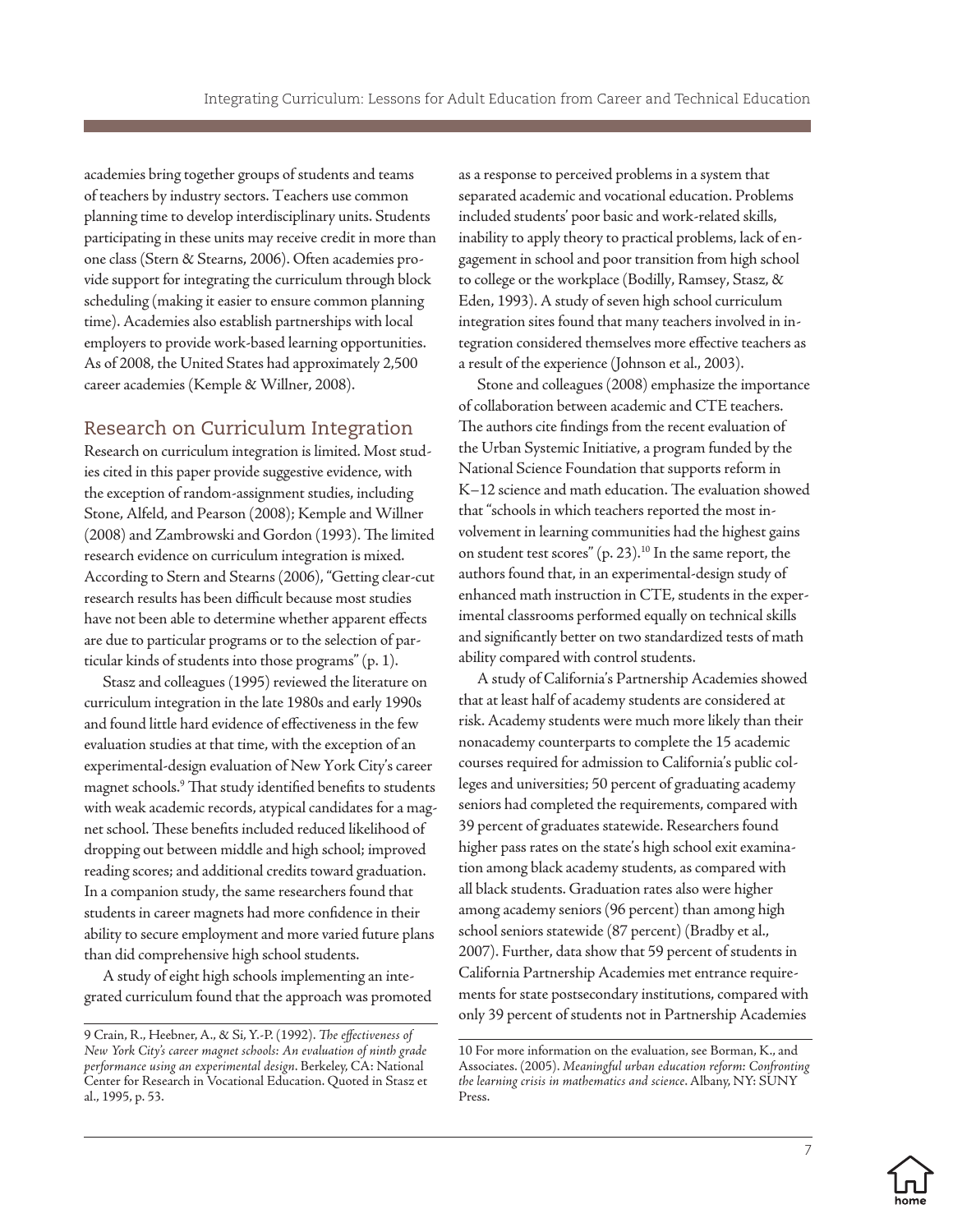<span id="page-10-0"></span>(ConnectEd: The California Center for College and Career, 2008).

The Manpower Development Research Corporation conducted a 10-year random-assignment study of career academies in nine high schools across the country. The study examined the effects of career academies on students' labor market prospects and postsecondary educational attainment in the eight years following their expected graduation. Participants were more than 1,700 students, of whom about 85 percent were Hispanic or black. Some findings (Kemple & Willner, 2008) include:

- • Academy students had sustained earning gains averaging 11 percent more per year than their nonacademy counterparts.
- • Increased earnings for young men resulted from increases in wages and/or hours worked or employment stability.
- • Results demonstrated the possibility of strengthening the preparation of students for the workforce and transition to employment "without compromising academic goals and preparation for college" (p. iii).
- Programs only partially implemented or using only some features of the academy approach may not see similar results. Further research is needed to determine the effects of key academy components.

A job-training program that integrated basic skills with occupational content was the subject of experimental-design research conducted in the early 1990s; results showed higher earnings for participants (Zambrowski & Gordon, 1993). This study examined four community-based organizations operating employment training programs for minority single mothers. One site, the Center for Employment Training (CET) in San Jose, Calif., stood out because of its approach, which included concurrent and integrated work and learning opportunities, supplemental GED and English language courses, and collaboration with employers on curricula. Job training focused on competencies required by employers for work in high-demand fields. Researchers found that CET participants demonstrated significant earnings gains during

the fifth follow-up year. Earnings effects were greater for participants with 12 years of schooling.

# Research on Learning in Context: K–12 and Adult Education

The integrated curriculum is a form of contextualized learning that uses the context of the real world, including the world of work, to engage students and prepare them for transition to postsecondary education and careers. Contextualized learning has been employed in both K–12 and adult education.

In K–12 education, much of the research on contextualized learning looks broadly at this approach to instruction, which, like curriculum integration, is defined in many different ways. Although the integrated curriculum is a type of contextualized instruction, there are others, such as problem-based learning—using academic knowledge and skills to solve real-world personal, family or work-related problems. Research findings are mixed, but some studies demonstrate positive effects of contextualized learning on student performance. This topic clearly needs more rigorous research.

In an experimental-design study, Stone, Alfeld, Pearson, Lewis, and Jensen (2006) looked at whether the math-enhanced CTE curriculum improves student math performance. This study of more than 230 CTE teachers, 100 math teachers and 3,900 students found that, after one year, students in the experimental group performed significantly better on traditional and applied tests of math knowledge and skills than did other students.

According to the President's National Mathematics Advisory Panel, there are only a few high-quality studies on learning in context. A meta-analysis of four of 10 studies that met the panel's criteria for high-quality research found that "if mathematical ideas are taught using 'realworld' contexts, then students' performance on assessments involving similar problems is improved." Performance on assessments of other aspects of mathematics learning, however, did not improve. The meta-analysis also showed that, for upper elementary, middle school and remedial ninthgraders in some math domains, incorporating real-world contexts into instruction has a positive impact on certain types of problem solving. The panel concluded that further research on the use of real-world problems in other grade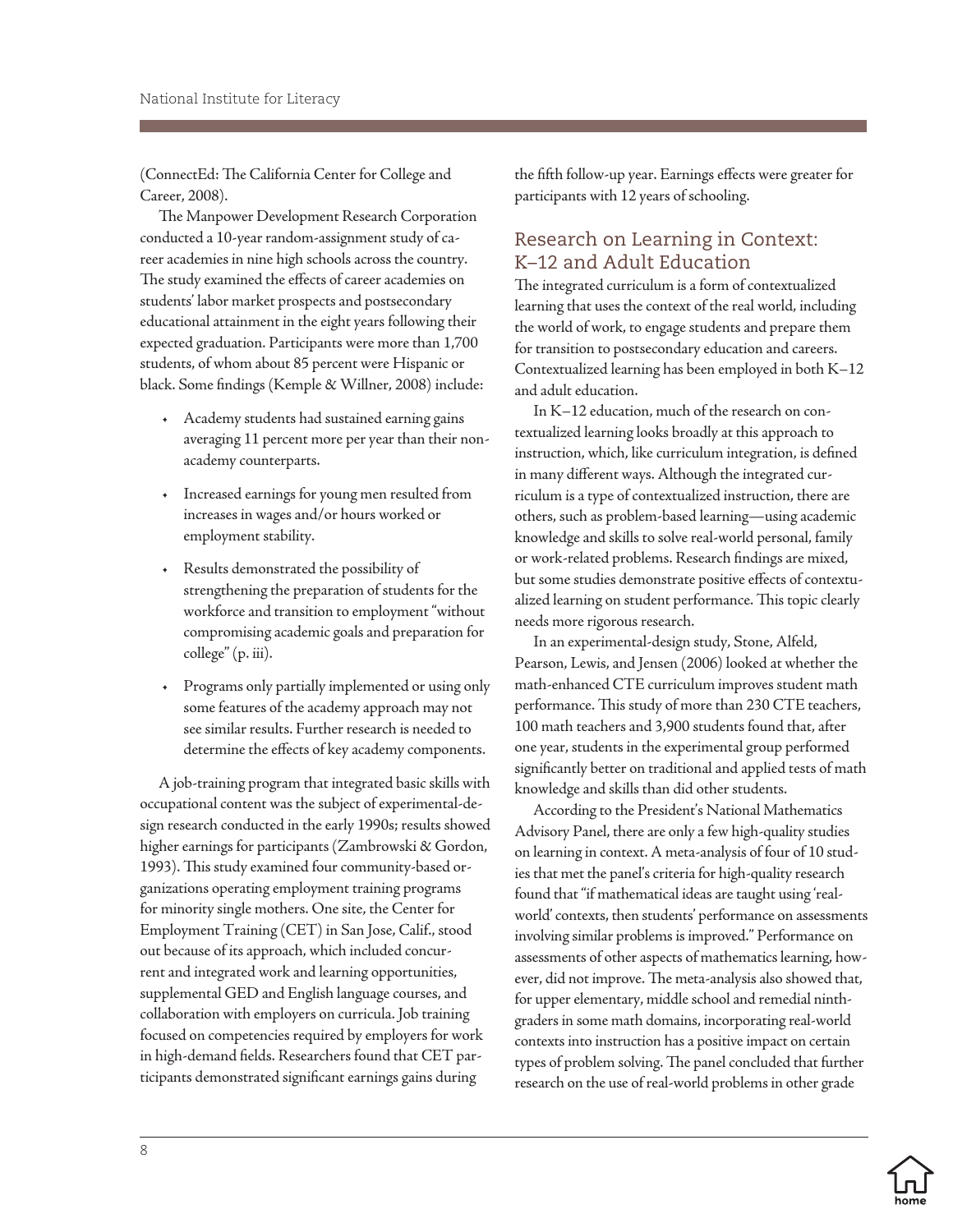<span id="page-11-0"></span>levels is necessary (National Mathematics Advisory Panel, 2008, pp. 49–50).

Stone and colleagues (2008) highlight an issue of some concern to researchers who have studied contextualized learning in K–12: the possibility that knowledge acquired in one context may not transfer to another because it is "embedded" in the situation in which it was learned (p. 6). The researchers point out the importance of being able to apply skills learned in an education setting to other settings, especially in today's workplace, where workers must adapt to changing situations and demands.

In adult education, there are fewer studies of contextualized learning, and, as in K–12, results are mixed and more research is needed. The U.S. Department of Education What Works Clearinghouse recognized "functional-context education," which integrates job content with literacy skills, as an effective approach in 2002 (Fletcher, 2006, in Hoachlander et al., 2008). Using both quantitative and qualitative methods, researchers in England studied more than 1,900 adult learners enrolled in 16 vocational programs that integrate (or "embed") basic skills with vocational training. Participants had higher retention rates and increased achievement in adult literacy, numeracy, English as a second/other language and vocational training than learners not enrolled in the integrated courses (Casey et al., 2006).

# Models of Curriculum Integration

Several current secondary school curriculum integration initiatives, including the following well-documented models, incorporate the major elements and types of curriculum integration described above:

- • California Partnership Academies (www.cde. ca.gov/ci/gs/hs/cpagen.asp)
- • ConnectEd: The California Center for College and Career (www.connectedcalifornia.org)
- Ford PAS (www.fordpas.org)
- Math-in-CTE (www.cehd.umn.edu/NRCCTE/ Math-In)
- National Academy Foundation (http://naf.org/)

This paper describes ConnectEd and Ford PAS in depth. They were selected because of their potential applicability to adult education. Adult educators could consider ways to adapt these approaches to fit the broad range of programs, settings, structures, student demographics, and student interests and needs found in adult education. The other three models include components that may be useful to adult educators as well, but as a whole, are not as easily transferable.

### *ConnectEd: The California Center for College and Career*

Founded by the James Irvine Foundation in 2006, ConnectEd: The California Center for College and Career works to advance practice, policy and research on multiple pathways to college and career in California high schools. ConnectEd provides schools and districts committed to multiple pathways with grant support, technical assistance, shared resources and other forms of assistance (see www.connectedcalifornia.org/about/index.php).

ConnectEd's approach includes challenging academic instruction that meets state standards and California public postsecondary education entrance requirements, taught in the context of real-world applications; demanding technical instruction emphasizing workplace applications; and work-based learning, such as internships and virtual apprenticeships. To implement the multiple pathways approach, ConnectEd has established a network of 16 pathway programs throughout the state. Members of the network were selected to help ConnectEd document and replicate innovative and effective career-themed teaching and learning practices in California high schools. These districts receive technical assistance to support the development of high-quality pathways programs, including, for example, leadership development training, teacher professional development, and development of and training in using an integrated curriculum.

Since late 2008, ConnectEd also has been working on whole-district high school education improvement in 11 districts. Ten of these districts received initial planning grants to establish communitywide partnerships and identify strategies to expand their pathways. Six districts received implementation grants in June 2009, while the other four received continued planning and development

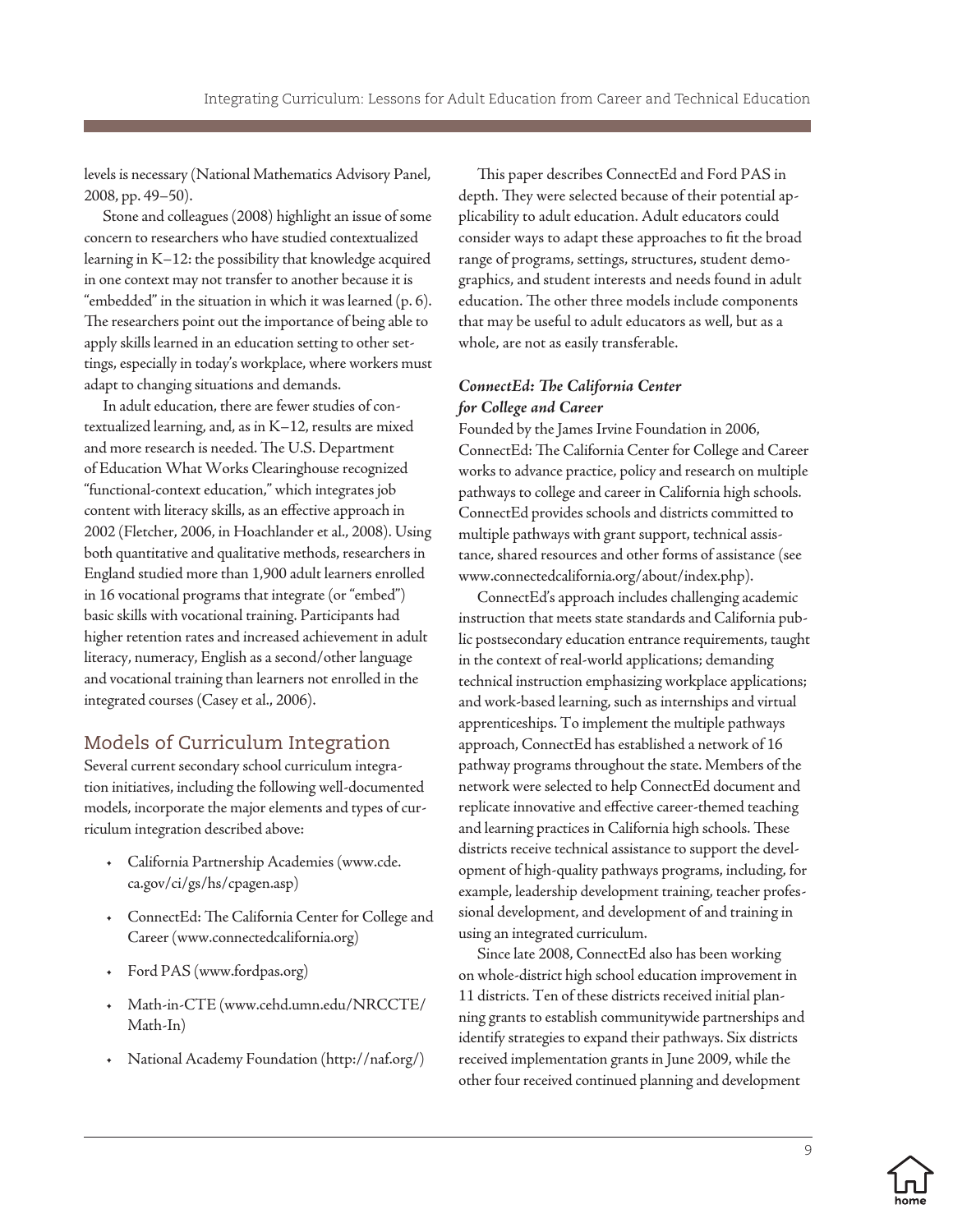grants. An 11th district recently joined the initiative and is supporting participation with internal funding.

In addition to working with the network and district sites, ConnectEd provides technical assistance to other local schools and districts seeking to adopt a multiple pathways approach and develops state and local support for multiple pathways among policymakers and such community partners as industry, postsecondary institutions, parents and others.

Designing and implementing curricula for multiple pathways schools is a major ConnectEd activity. As a foundation dedicated to this work, ConnectEd is identifying and evaluating innovative, effective curriculum models, methods of instruction and school organization and is developing tools to evaluate the success of rigorous real-world learning. To help teachers create the integrated curriculum, ConnectEd has produced "Designing a Multidisciplinary Integrated Curriculum: A Practical Manual."

ConnectEd also has developed integrated curriculum materials for a variety of industry sectors (see www. connectedcalifornia.org/curriculum/units.php). These materials include integrated units in the health sciences, built around authentic industry problems and created in partnership with the National Consortium on Health Science Education, and integrated engineering units, designed for Academies of Engineering (www.academyofengineering.org). In collaboration with the Education Development Center, Inc. (EDC), ConnectEd is also developing full high school programs of study that include integrated curricula for the arts, media and entertainment and law and justice fields. Integrated curriculum units will be developed for other industry sectors.

At ConnectEd sites, integrated curricula are based on applied learning theory research, address both academic and industry skill standards and connect academic content with the real world through interesting, practical applications. Teachers use curriculum integration for a variety of purposes:

- • To engage students through challenging academic and technical content and by using active learning approaches
- • To build education and career planning skills
- • To address various learning styles and achievement levels
- To differentiate instruction
- To link students with professionals in various careers

Consistent with guidance in the "Practical Manual," ConnectEd has provided professional development and has used the following approach to design integrated curriculum units.

Each integrated curriculum unit is structured by an Essential Question and Key Questions. Units include a unit summary, subunits and major topics, lesson plans, resources, necessary materials, classroom management and support strategies, student activities and assessments, possible extensions and descriptions of the culminating event (described below), learning scenarios and the roles of teachers and other partners.

ConnectEd follows a series of steps in developing integrated curricula. The first step is curriculum mapping, which identifies key topics and standards across disciplines in the existing curriculum, helps to establish interdisciplinary connections and shows how course material can be combined into an authentic career-related theme (Clayton, Ho, & Hudis, 2007). On the basis of this work, a career-related topic is selected, along with subtopics, learning outcomes and the specific content standards to be addressed in each subject.

Instructional designers then formulate an Essential Question for the entire curriculum unit, along with Key Questions for individual subjects. An Essential Question is one that drives the inquiry across disciplines, reflects a problem of interest and relevance to students, is openended with multiple possible solutions and challenges students to solve real-world problems. Subject-specific Key Questions help students to answer the Essential Question and are related to disciplinary content and the overall theme.

The curriculum sequence and map are then revised on the basis of the integrated unit. Teachers develop a learning scenario, a "hook" enabling students to see the real-life application of the academic and technical content they will master to answer the Essential Question. Student assessments, which include both traditional and

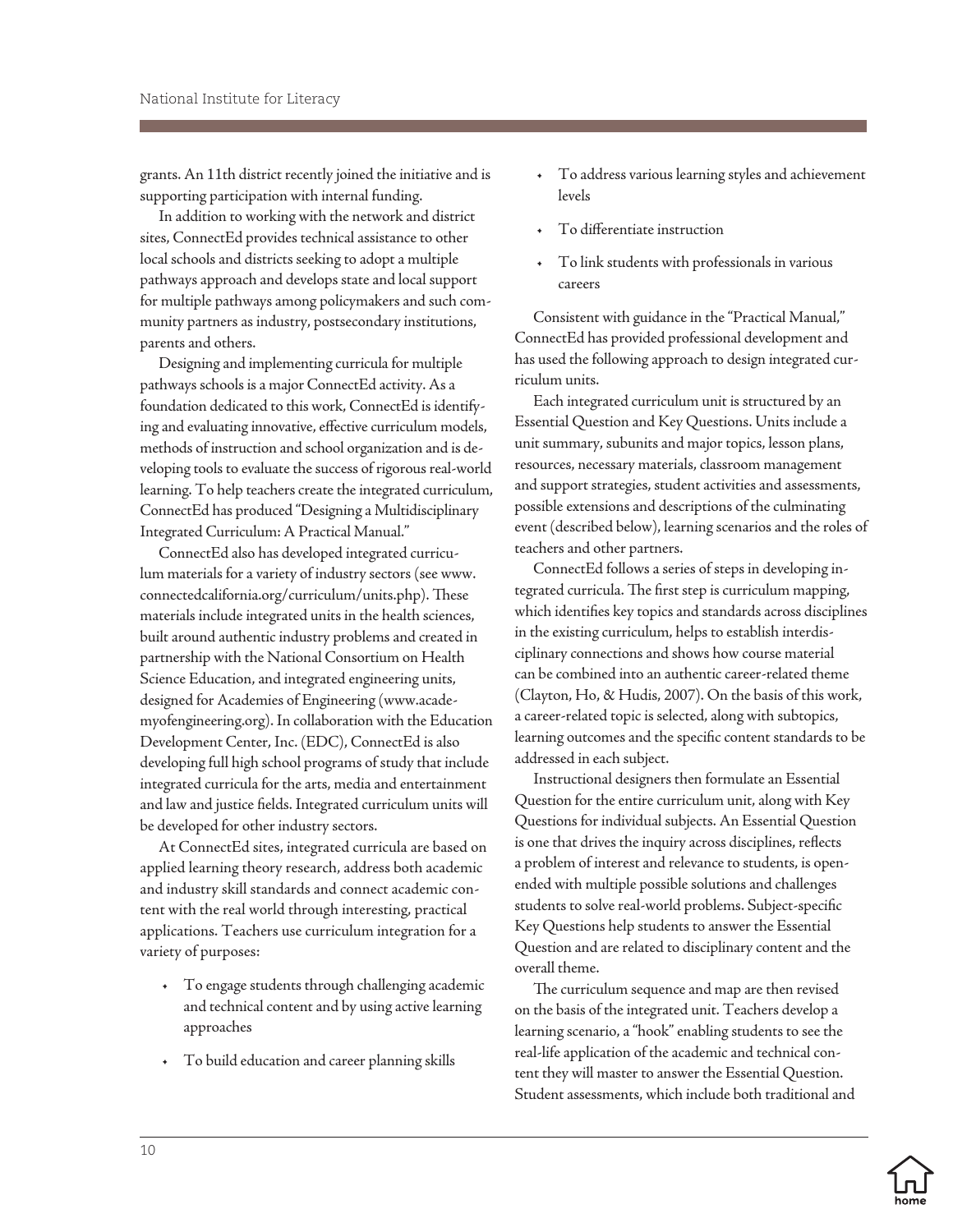performance-based summative and formative assessments, are created. Materials are checked for their alignment with standards, and connections are made with local partners from industry, postsecondary education and other organizations. These partners play a variety of central roles, including helping students with project work, assessing their performance, providing feedback on the curriculum and hosting site visits.

Finally, lesson plans are developed. Each lesson plan addresses one or more of the Key Questions and contributes to students' ability to answer the Essential Question as part of the culminating event. Lesson plans should also result in products that will be part of the formative assessment. The culminating event is an opportunity for students to demonstrate their learning and present their conclusions about the Essential Question. These events also give teachers and partners in the community a chance to assess student learning relevant to the content standards that were the foundation of the integrated unit. Culminating events can involve an individual student or a group of students and may take a variety of forms, such as making a PowerPoint presentation, developing a Web site or demonstrating an activity to industry partners.

One example of a fully developed integrated curriculum unit is "Crime Scene Investigation," a curriculum unit on forensic investigation for a health science pathway. See http://www.connectedcalifornia.org/downloads/ curriculum/CSI\_CA.pdf

#### *Outcomes of ConnectEd's Multiple Pathways Approach*

An early assessment of ConnectEd's multiple pathways approach was recently completed (Farr, Bradby, Hartry, Sipes, Hall, & Tasoff, 2009). The evaluation report indicates that students enrolled in multiple pathways at ConnectEd sites were more likely to pass the California High School Exit Exam on their first attempt in  $10^{\text{th}}$ grade than were high school students generally. With regard to state standards tests, students at ConnectEd sites generally performed better than students statewide in 2007–08 on the English/language arts 10 and 11 and U.S. history tests; they performed less well on the math and science tests. Attendance, promotion and graduation rates for these students were all above 90 percent. The report emphasizes that students at these sites were highly engaged and motivated: "They develop a keener awareness of what skills they will need in the workplace as well as more awareness of their options and preferences than do students in traditional high schools" (p. 67).

The evaluation also found that implementing an integrated curriculum was a challenge for many ConnectEd sites, despite extensive efforts to develop and use integrated projects. Although most staff appreciated the potential of the integrated curriculum, many lacked the capacity and time to develop an integrated approach. It is important to note, however, that the integrated curriculum is just one feature of ConnectEd sites and that other factors undoubtedly influenced these and other program outcomes.

#### *The Relevance of the ConnectEd Model for Adult Education*

Components of the ConnectEd model could be adapted for use in adult education. These include developing integrated curriculum units on career-related themes; structuring an integrated curriculum around academic and technical content standards; engaging business and industry partners to contribute to the curriculum and provide work-based learning opportunities; linking classroom instruction to the workplace through work-based learning opportunities, including virtual apprenticeships; incorporating an integrated curriculum into bridge programs and career pathways for adults; and producing a guide to developing the integrated curriculum similar to the "Practical Manual" for adult education programs, with input from adult education program administrators and instructors.

Relevant elements of the ConnectEd approach to the integrated curriculum include identifying topics that connect across disciplines; formulating open-ended, problem-based, essential questions that are of interest to students; developing a "hook" to illustrate the real-life application of the content; creating performance-based assessments and involving industry, postsecondary and other community partners throughout the process of developing and implementing the integrated unit.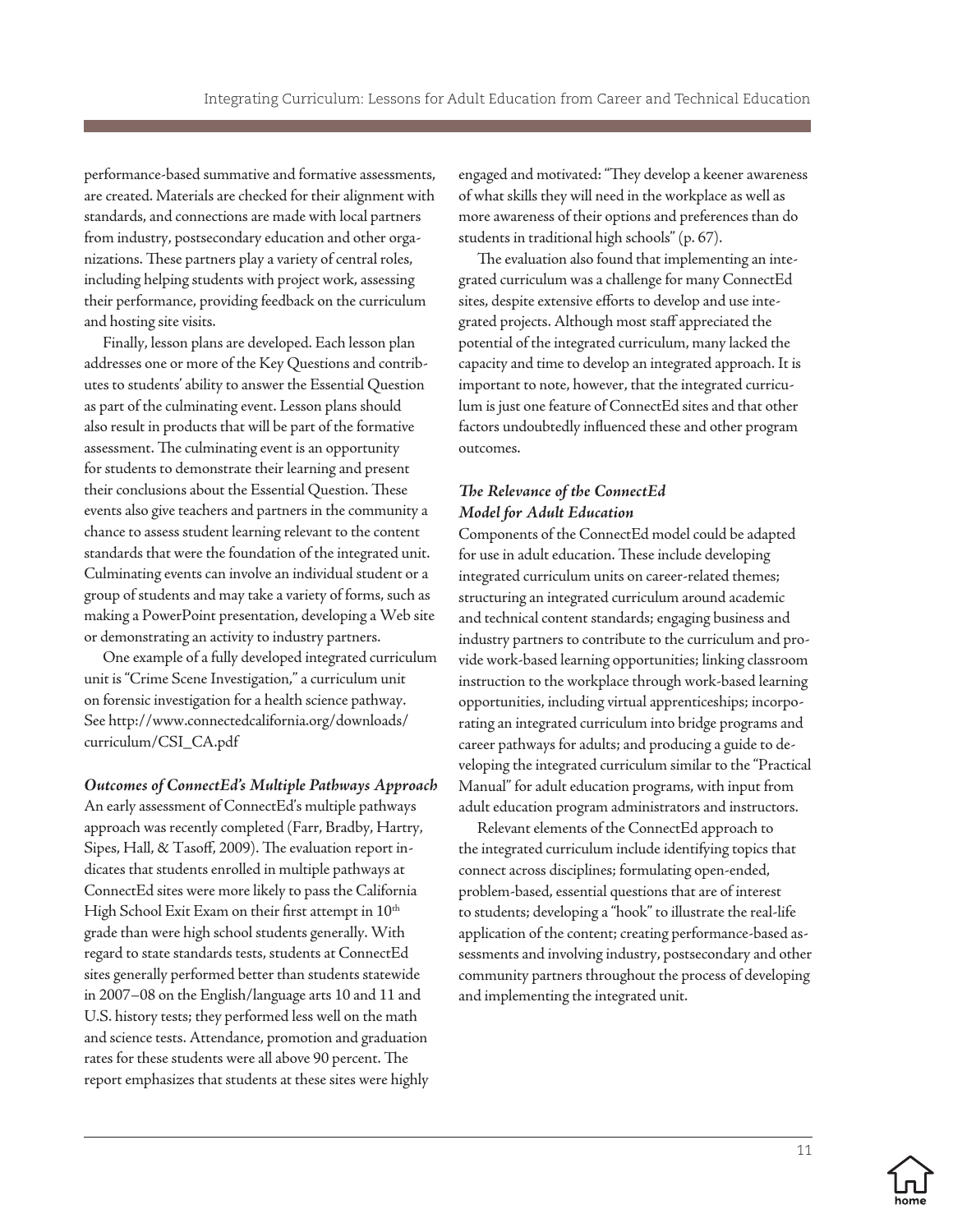*Ford Partnership for Advanced Studies (PAS)*  Ford PAS is an academically rigorous, interdisciplinary curriculum and program that offers students the knowledge and skills for success in such areas as business, economics, engineering and technology. Developed by Ford Motor Company Fund in partnership with EDC, Ford PAS encourages high school students to pursue education and build careers in these areas (see www.fordpas. org/about/default.asp).

Ford PAS provides interdisciplinary learning experiences designed to develop students' problem-solving, critical thinking, teamwork and communication skills. Instruction is organized in curriculum modules connecting rigorous academic and technical content. Key components of Ford PAS include inquiry and project-based learning; interdisciplinary content; links between academic learning and authentic applications; assessable learning goals tied to national standards; multiple types of assessments; teamwork; integration of technology; and partnerships with business, postsecondary education and other community organizations.

Ford PAS sites generally are high schools, but they also can be colleges, universities, and community, professional and industry organizations. High school sites include comprehensive high schools, CTE programs, career academies and other small learning communities. Ford PAS also is being used in college bridge programs, including several in historically black colleges and universities. Ford PAS has also been used with adjudicated youth and in alternative schools, where students who have failed in other high schools take a full-day program of exclusively Ford PAS courses. There are more than 300 sites in 26 states.

The various sites implement the Ford PAS curriculum in different ways. Comprehensive high schools may offer the curriculum as electives or organize their full curriculum around the program by incorporating the modules into academics and electives. CTE programs may use the curriculum to address the 16 national career clusters, since it is aligned to standards for the career clusters. Community colleges may offer Ford PAS to high school students, providing college credit for those who complete the courses, and to first-year college students taking introductory math, engineering and business courses.

Partnerships are a significant component of Ford PAS. Business and postsecondary education partners serve on local Business/Education Advisory Councils, which provide experiences, such as classroom speakers, mentoring, job-shadowing, and tours of worksites and college campuses, directly linked to students' projects and learning. These partners help students understand the connections among classroom learning, postsecondary education and careers. Their involvement is most effective when they take a leadership role in partnership with the school district. Ford PAS's experience has shown that building community and employer support for curriculum integration is essential. Principals and other administrators may come and go, but strong and broad community involvement and buy-in can keep such programs going over time, as well as provide essential industry connections and work-based learning opportunities.

The Ford PAS curriculum is contained in 20 modules, organized by the following themes: Foundations in 21<sup>st</sup>-Century Skills; Working Toward Sustainability; Getting Smart About Business; Manufacturing for Tomorrow; Data, Decisions, and Design; Living in a Global Economy; and Putting Math to Work. Module learning goals are aligned with national academic standards. Curriculum materials pose issues and problems, and students acquire information and skills through investigation and hands-on learning experiences. Modules incorporate Student and Teacher Guides, including detailed lesson plans (Ford Motor Company Fund, 2008). Curriculum components are available in print (at cost), multimedia (videos, simulations and software) and online (at no cost to users who sign up and receive a password).

Modules incorporate a variety of assessments, including performance-based assessments, such as oral presentations and real-world simulations. Each module also includes teacher and peer assessments of products, self-assessments of core skills, quizzes and tests. Many questions have more than one right answer, with Teacher Guides providing possible answers.

Ford PAS professional development takes place through summer and academic-year institutes, an online forum, and online courses and webinars. Ford PAS expects teachers to take part in professional development for the modules included in the Foundations in 21<sup>st</sup>-Century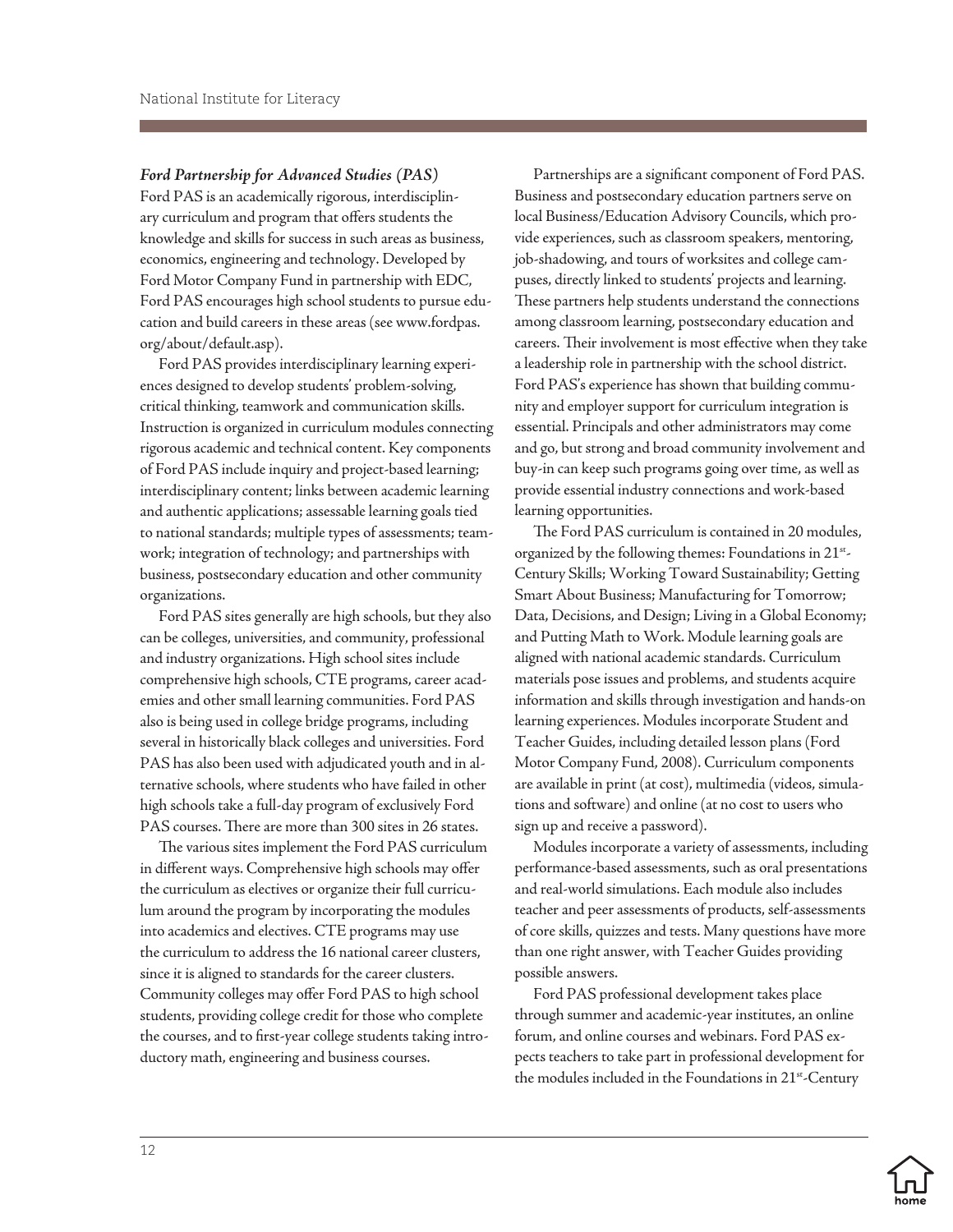Skills theme and recommends additional training for teaching other modules.

Articulation with postsecondary education is an important part of Ford PAS. Through articulation agreements with local postsecondary institutions, some high school students receive both high school and college credit for completing Ford PAS modules

#### *Outcomes of Ford PAS*

A multiyear evaluation of Ford PAS is under way to determine its impact on participants; components of the program that do and do not work well; and how program inputs may vary across student populations. The evaluation is examining context, including how teacher factors affect outcomes, and implementation, including models used, effects on classroom practices and barriers to implementation. Evaluators also will look at program quality; support provided by training, partnerships, program coordinators and agencies; and outcomes for teachers and students.

Some preliminary findings suggest the potential of Ford PAS to have a significant impact on teaching and learning across the country. An action-research study conducted at a Lancaster, Pa., charter school looked at student outcomes in terms of acquisition of knowledge and skills necessary for future success as well as motivation to remain in school and pursue further education, in addition to changes in teacher practice resulting from professional development. The research included classroom observations, analysis of classroom artifacts, and student interviews and surveys. Analysis of the study data has not yet been completed, but the teacher-researcher found preliminary evidence that students in the class were more motivated and achieved at higher levels, and the teacher felt her own practice was more reflective and evidence-driven.

A 2005 implementation study (CNA Corporation, 2005) consisted of interviews with teachers and selected students as well as classroom observations at a small sample of schools. The results suggested that the program was realizing many of its initial goals and that even partial implementation, such as short-duration summer workshops, can affect students' academic and career aspirations, as well as improve critical thinking, communication and teamwork skills. The results of a 2006 case study noted the

potential of the Ford PAS, while providing cautionary evidence that implementation (specifically, teachers' capacity to use the materials with fidelity to the principles behind its design) and contextual factors make a significant difference (Hwalek, 2006). Finally, the 2008 implementation survey conducted as part of the evaluation provided further self-reported evidence of effects (Farr, Pedroso, & Sipes, 2009).

#### *The Relevance of the Ford PAS Model for Adult Education*

Like ConnectEd, the Ford PAS has elements that could be applied in adult education. These include implementing integrated curriculum modules on career-related themes; building the curriculum on academic and career cluster standards; linking classroom instruction to authentic applications; using a variety of assessments; incorporating technology; partnering with business and industry, postsecondary institutions and other community partners; and providing professional development face to face and online.

Some Ford PAS modules could be adapted for use with adults, such as Careers, Companies, and Communities, which explores careers through a project focused on local employment opportunities and personal career interests.<sup>11</sup> Because the units are modular, adult education programs could consider integrating one or more Ford PAS modules as the curriculum and class schedule allow. The Ford PAS emphasis on problem-solving, critical thinking and communication skills is consistent with many state adult education content standards. State or local programs could crosswalk the national standards reflected in the modules with their own adult education standards.

Like secondary CTE programs, adult education programs could use the Ford PAS curriculum to address some of the 16 national career clusters. They could consider partnering with nearby high schools that are Ford



<sup>11</sup> In this module, students learn about the businesses and industries in their region, the range of positions employers may offer and the changing nature of the workplace. They gain information through interviews, classroom speakers, a worksite visit and other resources. Throughout the module, students develop technology skills: working with databases, creating and delivering presentations and doing Internet research.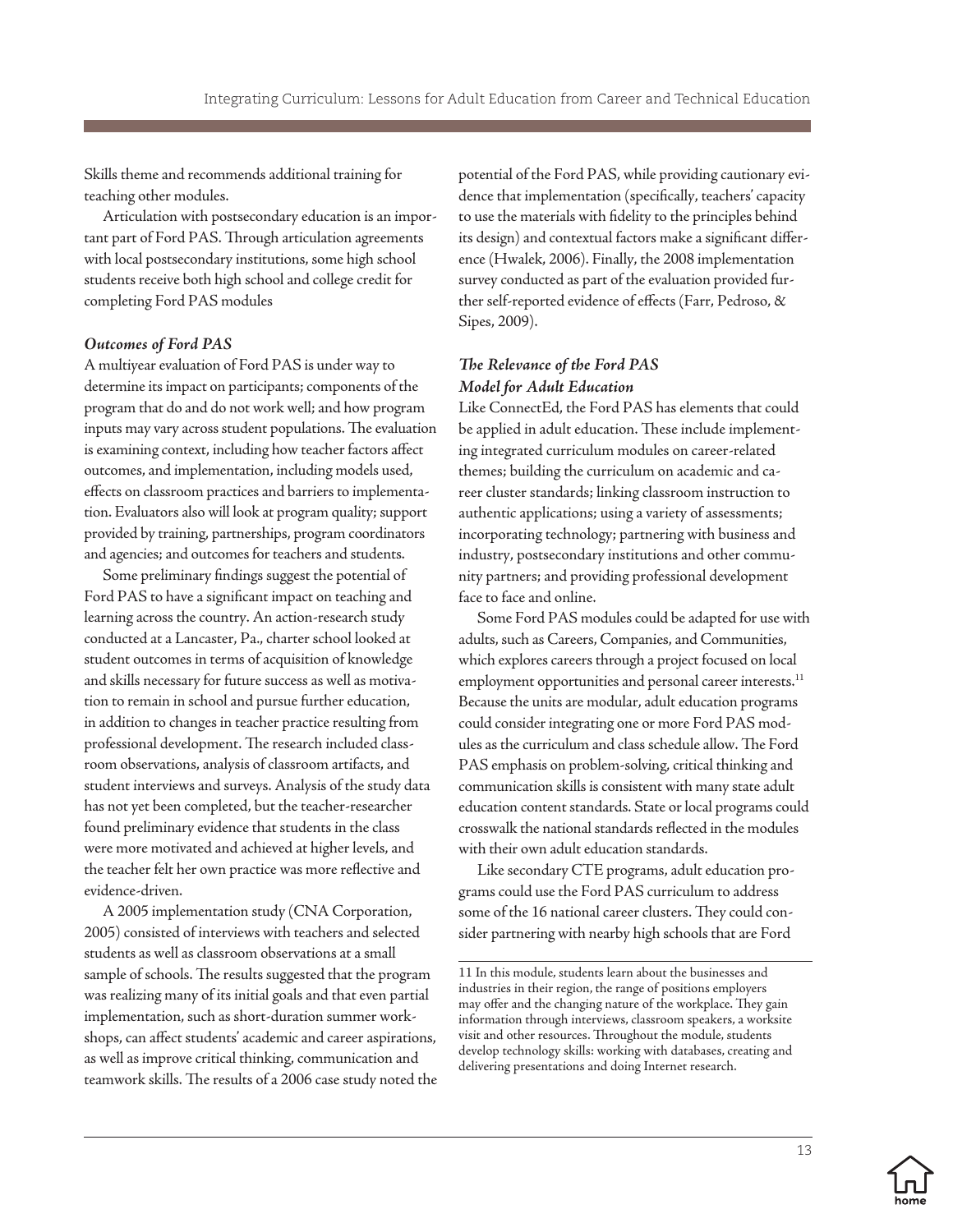<span id="page-16-0"></span>PAS sites and build on the schools' existing relationships with business, postsecondary education and other community partners. Alternatively, programs could create their own Business/Education Advisory Councils to help develop an integrated curriculum, provide work-based learning opportunities and help students see the links among adult education, postsecondary education, employment and careers.

### Supports and Challenges

Like most other education reform efforts, curriculum integration requires a series of supports and enabling conditions to be successful. These include resources, such as well-designed curriculum materials, and other forms of support—for example, policies supporting integration and the commitment of school staff to the approach.

State, local, district and institutional policies and regulations can facilitate or impede curriculum integration. States can support curriculum integration by providing technical assistance and guidance to districts and schools in developing models, training teachers to develop and use integrated instruction and sharing curricula through clearinghouses (Brand, 2008). For example, in the late 1990s, the Maryland State Department of Education provided statewide training for teams of secondary academic and CTE teachers, school administrators, industry partners, postsecondary educators and others to develop projects integrating high-level academic and technical content. Teams then developed integrated curricula that incorporated the state academic and workplace readiness standards and national industry skill standards into one of four career clusters (Health and Biosciences; Manufacturing, Engineering Technology; Environmental, Agricultural and Natural Resources; Business Management and Finance). More experienced teams not only developed integrated units, they also aligned their curricula around an industry theme in one of the four clusters. The goal of each project was to engage and motivate students to master more complex materials by connecting concepts to real-world applications. The state encouraged local team efforts by providing grants to support the

integrated projects and by publishing and disseminating a collection of project descriptions statewide.12

Government also can help by reducing barriers, such as eliminating requirements for "seat time," which can conflict with efforts to implement integrated curricula (Bodilly et al., 1993). Further, governments should recognize that legislative mandates on integration, while they can be helpful, do not necessarily create the elements that promote innovation in schools, such as vision, leadership, support, and financial and other resources (Stasz et al., 1995, 2004).

District and school staff need to share a vision for curriculum integration and a commitment to its implementation and success (Bodilly et al., 1993; Grubb et al., 1991; Johnson et al., 2003). This shared vision must be reflected in clearly defined core learning goals, such as academic and CTE content standards. Support by administrators is critical, and their leadership should demonstrate commitment, energy, organizational skills and the ability to be innovative, flexible and willing to take risks (Bodilly et al., 1993; Grubb et al., 1991; Johnson et al., 2003). Commitment and leadership are often evident in an investment of resources (Johnson et al., 2003). This includes providing sufficient funds for teacher preparation and ongoing professional development, curriculum development, planning time, materials and other resources (Bailey & Matasuzuka, 2003; Bodilly et al., 1993; Stasz et al., 2004).

Teacher buy-in can be a challenge when introducing any new instructional approach. According to a study of teacher participation in school improvement strategies, the key predictors of teacher buy-in are training, support from program developers and other staff, administrator buy-in and control over implementation in the classroom (Turnbull, 2002). In a study of eight schools with integration programs, researchers found that additional funding was needed for incentives and capacity building to avoid teacher burnout and their interpretation that integration was not really considered important (Bailey & Matasuzuka, 2003). In addition, teacher champions who show other teachers how curriculum integration can

<sup>12</sup> For more information on this process, see Maryland State Department of Education (1999). *Blended instruction: Integrating curriculum through projects and curriculum alignment*. Baltimore: Author.

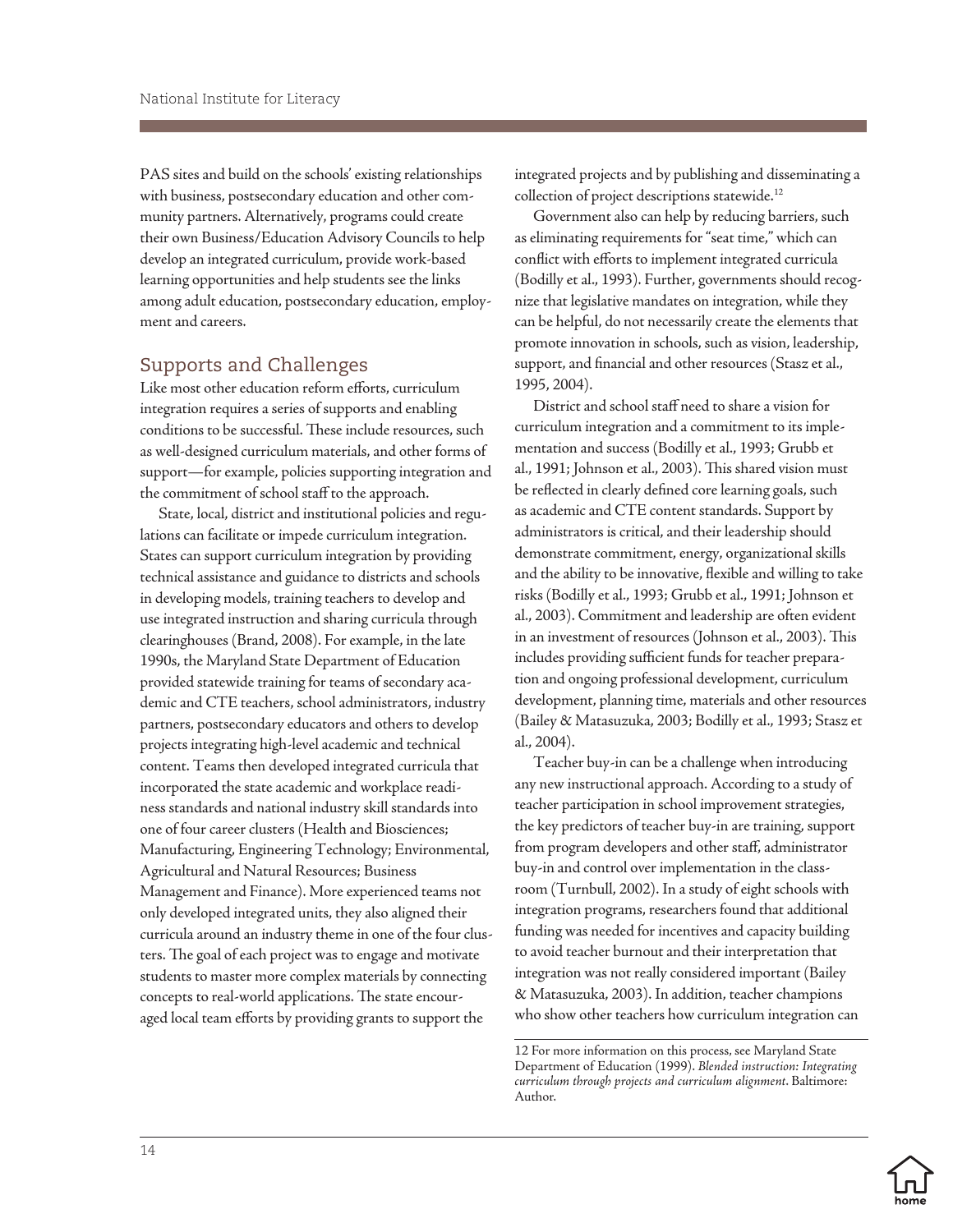<span id="page-17-0"></span>improve student outcomes can help make curriculum integration an accepted ongoing instructional practice (Johnson et al., 2003).

Administrative mandates, however, can get in the way and evoke teacher resistance (Stasz et al., 1995). Administrators should empower teachers and facilitate, but not force, integration (Finch et al., 1992, in Bodilly et al., 1993). Moreover, pedagogical change does not have to start from the top down; it can occur within and across classrooms. A study of enhanced math in CTE curricula found that the communities of teachers created by the study made the critical decisions and were able to improve measured performance in mathematics where the performance gap among students was most pronounced (Stone et al., 2008).

Developing teachers' capacity to implement integrated instruction is essential. Sustained professional development to build teacher capacity should include time for teachers to collaborate, learn about industry practices (for academic teachers), strengthen academic knowledge (for CTE teachers), participate in regular training and observe one another. According to the ConnectEd model, professional development for teachers in multiple pathways programs should:

- • Build capacity among CTE teachers to recognize, reinforce and supplement key academic concepts and skills well suited to the industry that is the pathway's organizing theme
- Build capacity among academic teachers to apply their academic discipline to authentic problems and projects in the industry
- • Develop model teacher preparation programs for training new academic and CTE teachers who will teach in multiple pathways (Hoachlander, 2007)

To address the challenges of identifying or developing high-quality curricula that integrate academic and technical content, in a recent study, curriculum developers and CTE and math experts enhanced the math and expanded the CTE content of the Automotive Youth Educational System and Ford PAS curricula. One goal of this approach was to increase the use of the integrated curriculum without asking teachers to develop integrated units. On the basis of this experience, researchers identified lessons learned for enhancing academics within CTE curricula, including securing the requisite time and effort to change the content to accommodate math problems; incorporating academic and CTE expertise in curriculum development; and providing professional development for teachers to strengthen their math skills and learn to implement the integrated curriculum (Haimson, Stone, & Pearson, 2008).

Well-developed instructional materials are a must, as are projects and curricula based on academic, industry and workforce-readiness standards that combine CTE and academic content and skills (Bailey, 1997). Like other education reforms, integrated curriculum efforts can suffer if educational goals are not clearly defined. Goals can help define how resources should be allocated, for example, and set benchmarks for success (Hoachlander, 1999).

Student engagement is also essential to developing an effective integrated curriculum. Identifying and using students' interests in planning and implementing the integrated curriculum is key to their engagement in learning. Providing contexts, questions, materials and activities relevant to them is necessary, but it takes time and effort to integrate these into effective instruction (Hoachlander, 1999).

Industry and postsecondary partners can help engage students by providing work-based learning experiences, feedback to teachers on curriculum materials and feedback to students on their performance. Business partners should reinforce the importance of learning both technical and academic competencies, in addition to providing employment opportunities (Grubb et al., 1991).

### Curriculum Integration in Adult Education: Some Promising Initiatives

Several approaches to curriculum development in adult education resemble the secondary-level curriculum integration models explored in this paper. They include I\*CANS: Integrated Curriculum for Achieving Necessary Skills, integrated theme-based (ITB) instruction, I-BEST (Integrating Basic Education Skills Training), projectbased learning for adult English language learners, workplace literacy and workforce basic skills education, and bridge programs.

15

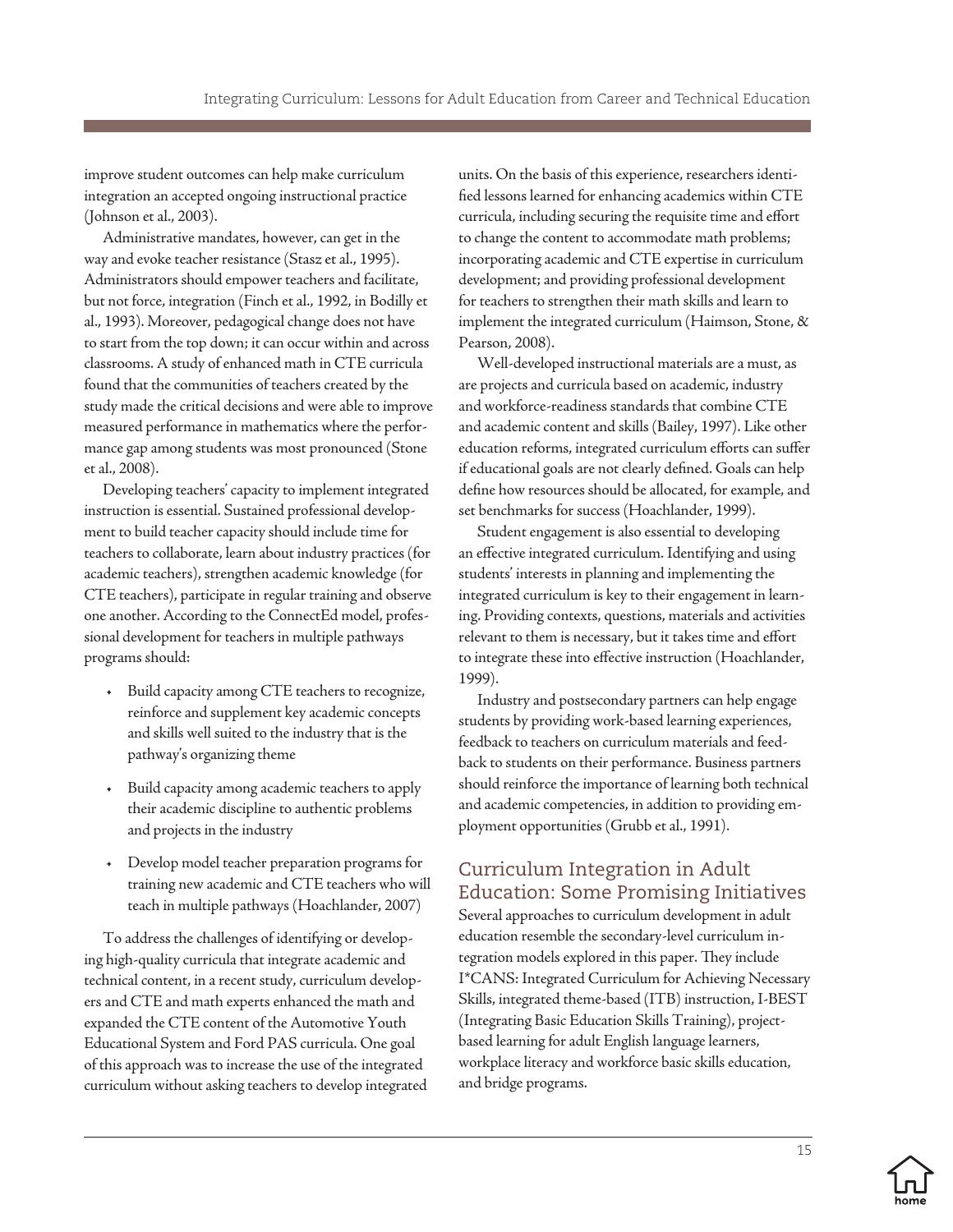*I\*CANS: Integrated Curriculum for Achieving Necessary Skills* was developed and implemented in the state of Washington by the Washington State Board for Community and Technical Colleges (SBCTC) in the 1990s to deliver basic skills instruction to youth and adults. With guidance from an advisory committee representing business and industry, employment and training agencies, and basic skills providers, I\*CANS was designed to help young people and adults develop the skills necessary for employment and their personal lives. The goals of the project included creating an instructional system for basic skills providers that combined ABE curriculum with the Job Training Partnership Act<sup>13</sup> skills programbasic competencies and essential workplace skills such as the American Society for Training and Development, Workplace Basics and SCANS; using contextualized instruction like ConnectEd and Ford PAS to increase student motivation and outcomes; and coordinating referrals among employment and training and basic skills providers. I\*CANS defined basic skills as learning to learn, thinking skills, personal management for the job, group effectiveness, math, reading, writing and communication. I\*CANS curriculum developers recognized that engaging students required creating authentic learning situations that were meaningful to students.

We also realized that each of us felt that learning, just like life, was a complex weaving of skills and experience—multi-modal, cross-disciplinary, and integrated. The traditional divisions between language and mathematics, science and art, politics and communication are no longer appropriate; instead, we saw the need to show the connections that bind these fields of inquiry together (www.literacynet. org/icans/chapter01/themes.html).

By encouraging students to become involved in decisions about what they wanted to learn, I\*CANS was able to teach skills within real-world contexts or themes related to employment or other relevant issues students identified. This approach to developing and implementing theme-based learning relied heavily on learners' interests, reasons for participation and previous knowledge. Once learners completed a unit, they joined instructors in analyzing issues that emerged during the project and examining the processes used to address these issues (Dirkx & Prenger, 1997).

*Integrated theme-based instruction* (ITB) builds on I\*CANS and incorporates additional guidance on identifying themes and processes to fully integrate thematic instruction with basic skills and process skills. The "Guide for Planning and Implementing Instruction for Adults: A Theme-Based Approach," developed by Dirkx and Prenger (1997), outlines an approach to developing adult education curricula around themes integrating academic knowledge and skills with life, technical and process skills, such as problem-solving, critical thinking, teamwork, learning-to-learn and interpersonal skills. Based on interviews with instructors experienced in ITB instruction and on classroom observations, the guide describes the ITB process and offers guidelines for instructors interested in implementing ITB instruction.

Like the ConnectEd and Ford PAS models, ITB programs engage students in active learning within relevant contexts, and instruction responds to learning styles and incorporates cooperative learning and teamwork. Instructors identify themes—interrelated clusters of problems, issues or concerns—with input from students. ITB instruction advocates incorporating contexts, tasks, materials and procedures from settings in which students will be functioning.

The ITB approach is based on David Kolb's theory of experiential learning, in which adults move from concrete experiences and reflective observation to more abstract learning and then to action and experimentation with new knowledge (Kolb, Boyatzis, & Mainemelis, 1999). ITB students are actively involved in deciding what to learn and how they should learn it. ITB instruction does not emphasize rigorous academics, standards-based education and links to postsecondary education as much as the ConnectEd and Ford PAS models. However, some proponents have noted the need to include rigorous academics

<sup>13</sup> The purpose of the Job Training Partnership Act ( JTPA) of 1983, Public Law 97-300, was to improve occupational skills and employment opportunities for disadvantaged adults and youth by providing on-the-job training, job search assistance, basic skills education and work experience. The basic skills competencies included in JTPA were gaining proficiency in elementary reading, developing the ability to read effectively, learning to communicate ideas in written English, gaining knowledge of fundamental mathematics and understanding customary standards of measure.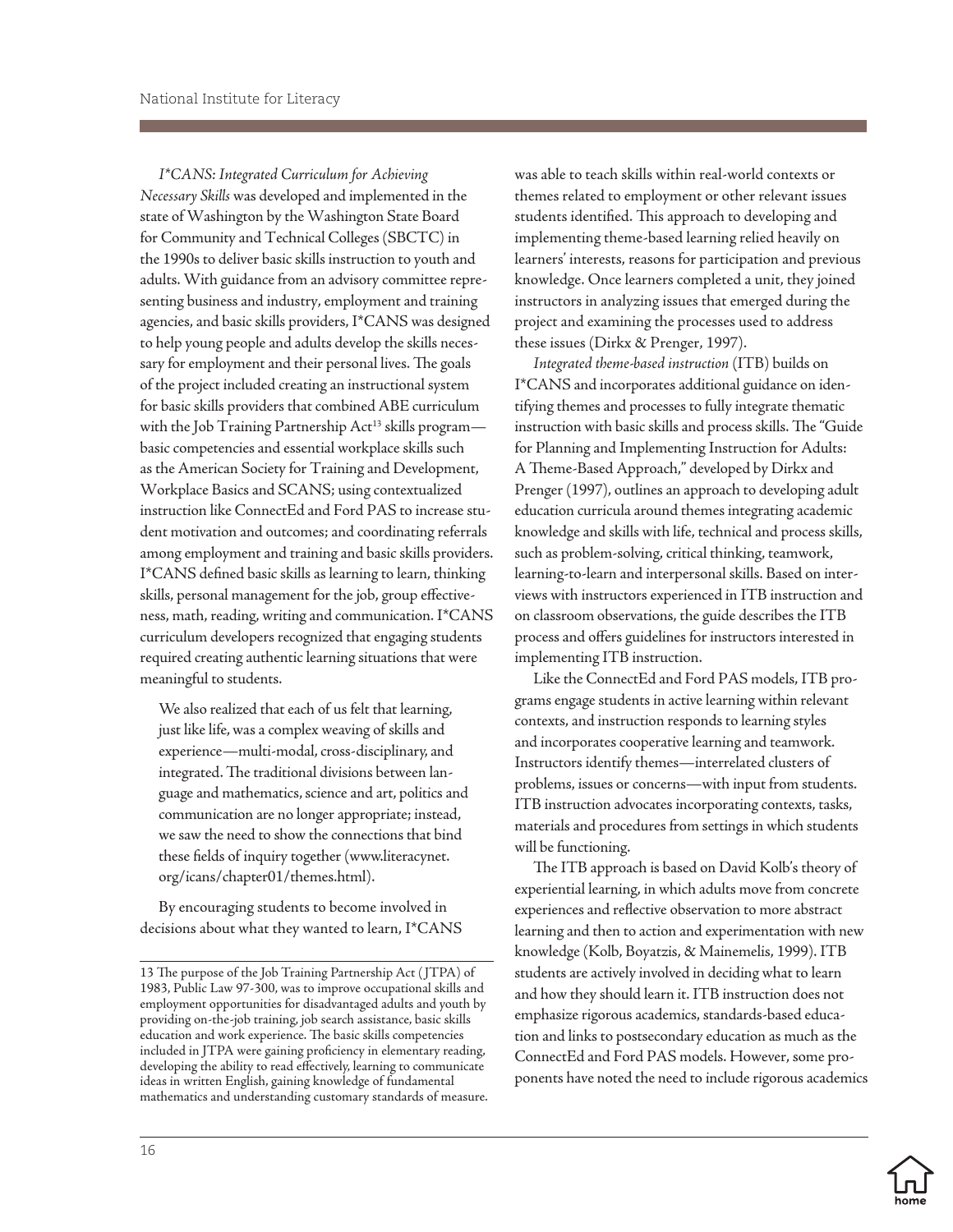within integrated curricula to help students transition to postsecondary education or training (Dirkx, 2006).

*I-BEST*, sponsored by SBCTC, is a well-documented approach to integrating workforce and basic skills training with the goal of accelerating the learning of low-skill adults. The program is based on research that suggests contextualized instruction can result in improved basic skills for adults (Jenkins, Zeidenberg, & Kienzl, 2009). I-BEST offers a minimum of one year of college, including employment opportunities, within a professional-technical certificate or associate's degree program. Research shows that a combination of at least two semesters of college credit and a certificate or other credential is the "tipping point" for improving earnings gains, meeting employer requirements and increasing postsecondary achievement (Prince & Jenkins, 2005).

I-BEST programs focus on occupations locally in demand. Like ConnectEd and other high school CTE integration models, I-BEST requires substantial coordinated planning among basic skills and workforce program administrators and faculty and depends on partnerships among campus academic and occupational departments, student services and local businesses. Students learn language, basic skills and college study skills within the context of workforce education in an occupation of their choice. Teams of adult basic education/English as a second language (ABE/ ESL) instructors and professional-technical instructors align their curricula and co-teach an integrated course of language/literacy and workforce skills. Instructor teams share responsibility for outcomes, examine data and make changes on the basis of student progress. In 2007, SBCTC launched the Student Achievement Initiative to help more students reach the tipping point. The initiative provides a way to measure student outcomes and to identify incremental gains or "momentum points" that help students approach the tipping point.

Preliminary research is promising. In a 2005 study, I-BEST students earned five times more college credits and were 15 times more likely to complete workforce training than similar adult education students not participating in I-BEST (Washington State Board for Community and Technical Colleges [SBCTC], 2005). A recent report that examines students enrolled in basic skills and their transition to and success in college (SBCTC, 2008) indicates that ABE/GED students in I-BEST and ESL students as a whole who combined basic skills with other instruction showed larger gains than students who studied basic skills only. Most recently, Jenkins and colleagues (2009) compared the educational outcomes over a two-year tracking period of I-BEST students with other basic skills students and found that I-BEST students attained better outcomes than the other students, including students taking a workforce course that was not an I-BEST course. Specifically, researchers found a higher probability that, compared with other basic skills students, I-BEST students would:

- Continue into credit-bearing coursework
- Earn credits that count toward a college credential
- Persist into a second year of college
- Earn an occupational certificate
- Make point gains on basic skills tests (such as Comprehensive Adult Student Assessment Systems [CASAS]) (Jenkins et al., 2009, pp. 3, 26).

Researchers caution, however, that the analysis results do not definitively prove a causal relationship between the I-BEST program and the higher student outcomes; the study may not account for other intervening factors, such as selection bias, participant motivation and other personal characteristics. In future studies, researchers plan to examine the student selection process further, identify solutions for selection bias and explore experimental-design research on the program (Jenkins et al., 2009).

*Problem-based learning for adult English language learners (ELLs)* provides contextualized learning by presenting learners with problems to solve or products to develop (Mathews-Aydinli, 2007; Moss & Van Duzer, 1998). The goal of problem-based learning in this context is to help adult ELLs develop problem-solving, language and literacy skills. In this approach, students learn the language by using it. Problem-based learning builds on participants' previous experience and may involve them in planning and choosing the focus of the project. Like CTE curriculum integration methods, problem-based learning for adult ELLs involves students in addressing open-ended, authentic problems without set solutions. Rather than presenting

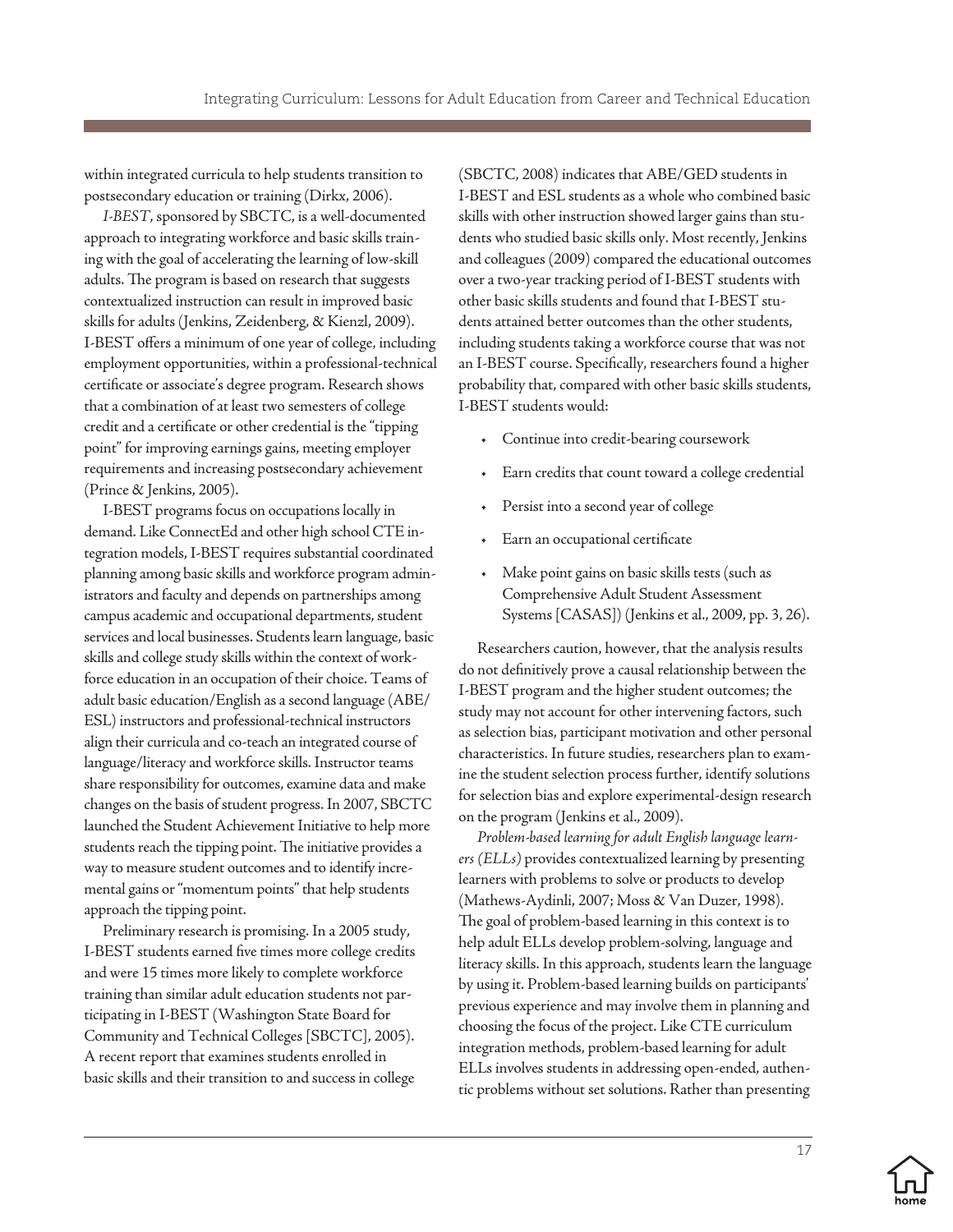information, teachers serve as facilitators by identifying problems for students to work on, introducing the problem and vocabulary related to the problem, providing assistance in locating resources, offering feedback and assessing student participation and outcomes (Mathews-Aydinli, 2007; Moss, 1998). Like similar approaches in CTE, the success of problem-based learning requires support from administrators, including providing professional development for instructors, making resources available for students and regularly assessing student progress.

Speaking, listening, reading and writing skills are incorporated, as are collaborative teamwork and problem-solving, negotiating and other interpersonal skills. Learners are encouraged to acquire new information that is important to them and challenged to use English in new and different contexts outside the class. Problem-based learning for adult ELLs may or may not integrate academic (English language acquisition) standards and CTE curriculum and standards.

Benefits of using problem-based learning in adult ELL instruction are documented in second language acquisition research, which shows the importance of classroom interactions in promoting language acquisition. Mathews-Aydinli (2007) reports that focusing on real-world issues results in more meaningful interactions among adult ELLs and in turn may advance second language acquisition (p. 5). However, this instructional strategy is not without challenges. One challenge occurs when teachers approach students working together. Citing research by Smith, Harris, and Reder (2005), Mathews-Aydinli (2007) reports that students may respond by interrupting their interaction with one another and turning to the teacher to solve the problem; as a result, they "may [refrain] from trying out linguistic strategies to solve problems on their own" (p. 5).

*Workplace literacy and workforce basic skills education*  programs provide training in academic and workforce readiness skills essential for employee success and employer competitiveness. Basic skills typically include prose, document and quantitative literacy; communicating in English; critical thinking and problem-solving skills; and using technology and information systems (Bloom & Lafleur, 1999). Workforce basic skills education also may focus on improving workers' academic skills unrelated to the workplace or other contexts.

Contextualized workforce basic skills programs often begin with an analysis identifying essential job tasks and the basic skills necessary to carry them out, followed by an assessment of workers' skills. The result is a curriculum tailored to the needs of the workers and the workplace. These programs may focus on narrow job skills needed in the short term, rather than on knowledge and skills leading to highskill, high-wage employment and careers (Jurmo, 2004).

A more collaborative approach to contextualized workplace basic skills instruction emphasizes the value of input from a variety of stakeholders (employers, unions and workers) in developing and implementing workplace education. This model is designed to increase learner motivation by building on the knowledge and expertise of program participants. As in ITB and adult ELL projectbased learning, learners play a central role in determining the course content. This approach integrates "problemposing and problem-solving," important elements in the secondary CTE and other adult education models (Jurmo, 2004). However, the emphasis is on preparing adults for specific jobs rather than for broader careers.

*Bridge programs* help prepare adults with limited academic or English language skills to transition to and succeed in postsecondary education and training leading to employment in high-demand occupations (see www.shifting-gears. org). For example, Illinois has a statewide initiative to promote bridge programs to offer adults the requisite academic, employability and occupational skills through contextualized instruction, career development and support services. Current efforts include supporting an action-research project to enhance education and work opportunities for low-wage and low-skill workers and to develop bridge programs in partnership with community-based organizations, community colleges and employers (see www.iccb.state. il.us/docs/adulted/bridge/Bridge%20Grant.pdf).

Another example, the Instituto del Progreso Latino in Chicago, prepares adults for entry-level skilled manufacturing jobs and community college certificate programs in its Manufacturing Technology Bridge program. Spanishspeaking adults who test at the eighth grade level or higher on the Test of Adult Basic Education or CASAS in reading and math are eligible to enroll. Using contextualized materials from the manufacturing workplace, the program teaches applied mathematics, computer applications,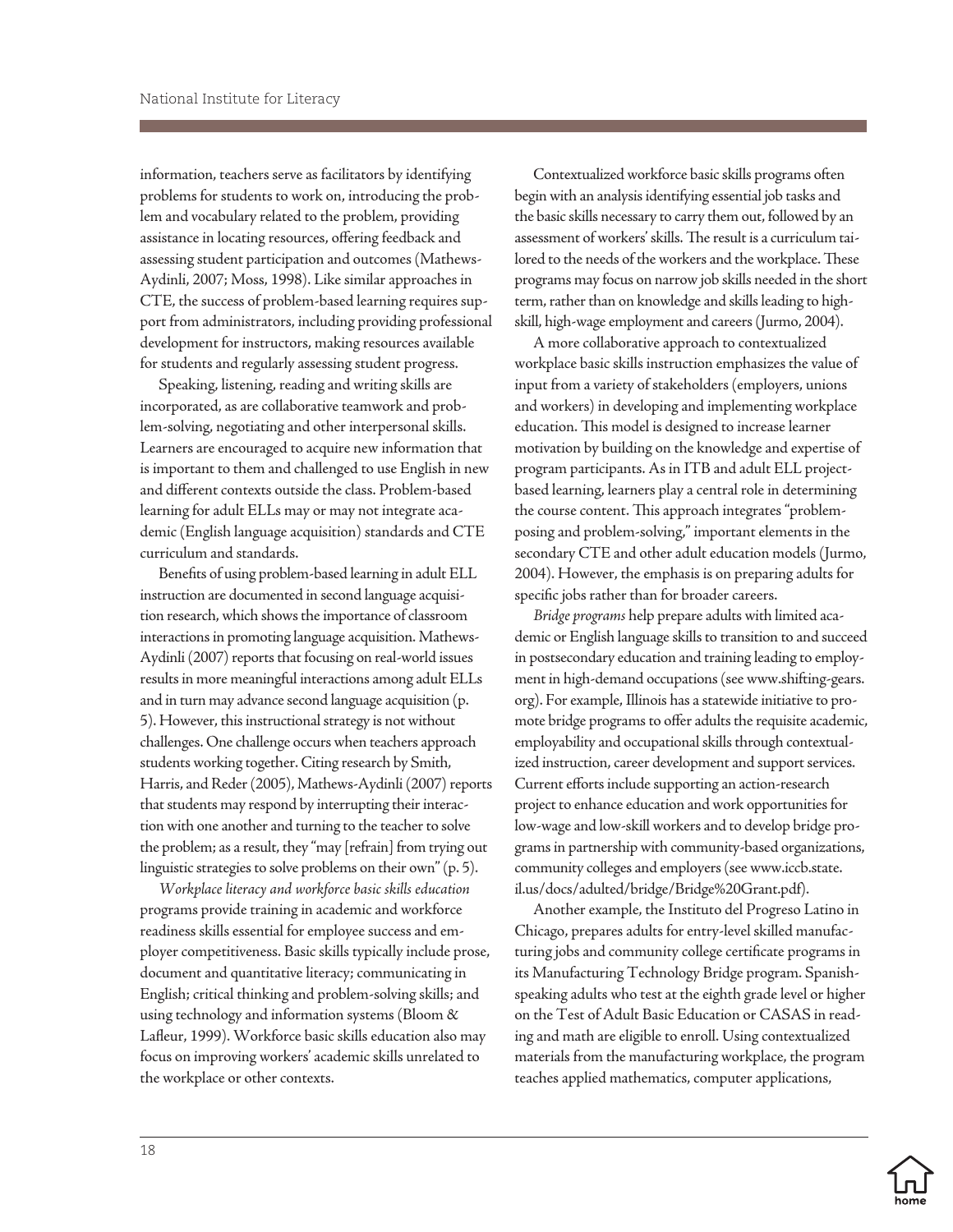<span id="page-21-0"></span>workplace communication and job-specific technical skills, such as blueprint reading and machining. Employment data show increased salaries and improved job retention for those who complete the program (Women Employed with Chicago Jobs Council and UIC Great Cities Institute, 2005).

## Curriculum Integration: Some Implications for Adult Education

What can adult education learn from secondary-level curriculum integration models? While adult education has already incorporated various approaches to the integrated curriculum, high school models may provide additional ideas for ways adult education programs could better prepare adults for further education and the workplace. Clearly, some models hold more promise than others, depending on a variety of factors.

Adult education is more heterogeneous than secondary education in many respects, including its diverse settings (ranging from community colleges to libraries to correctional institutions, among others); types of programs (ranging from ABE and ESL to family literacy, among others); curricular contexts (bridge programs, career pathways, etc.); schedule and structure (open or managed enrollment); and financial resources. Moreover, program leadership, student goals, accessibility of industry partners, relationships with postsecondary institutions and opportunities for professional development all influence the capacity of adult education programs to develop and implement the integrated curriculum.

That said, the integrated curriculum has the potential to help adult education instructors engage students in content relevant to their needs and interests, better prepare them for postsecondary education and the workforce and incorporate standards into curricula and instruction. Many states<sup>14</sup> have adopted adult education content standards in a variety of subjects, including reading, writing, mathematics, English language acquisition, science, social studies and citizenship preparation. Building an integrated curriculum around these standards and national or state industry skill standards would both ensure clear educational goals and encourage the implementation of standards in adult education classrooms.

Three approaches might serve as useful templates for adult education: course integration, cross-curriculum integration and program integration.

#### *Course Integration*

Adult education programs (including ABE, ASE and ESL programs) in community-based organizations, libraries and other settings with limited or no access to CTE teachers could integrate curricula by developing units that incorporate state adult education content standards and skill standards in local industries. Units focusing on crossindustry concerns, such as reducing workplace injuries, might be particularly useful.

Existing secondary programs, such as ConnectEd and Ford PAS, might be willing to collaborate with adult education organizations or programs to adapt their units and modules for use with adults (for example, see ConnectEd's Safety First and Ford PAS's Careers, Companies, and Communities units). Safety First is available at http:// review.mprinc.com/connected\_beta/curriculum/downloads/SafetyFirst\_CA.pdf. To download a copy of the Careers, Companies, and Communities module, register at the Ford PAS Web site, www.fordpas.org.

Local businesses also might be willing to collaborate on developing integrated units incorporating career and technical content. Some adult education programs already have built partnerships with local businesses to develop curricula, improve programs and services, and expand employers' pipeline of prospective employees (Fowler & Chernus, 2004). Adapting a modular curriculum, such as that used by Ford PAS, also potentially could accommodate the open enrollment policies at many adult education programs.

#### *Cross-Curriculum Integration*

 Adult education instructors who have the opportunity to work with CTE instructors (such as in community colleges, other postsecondary institutions, correctional institutions and high schools) could develop inquiry-based projects integrating academic and CTE content and standards. This approach also could be used in pre-bridge programs that

<sup>14</sup> Thirty-four states were in various stages of planning, developing and implementing adult education content standards as of 2006, according to an unpublished document: Chernus, K. (2006). *Support for state-level adult education content standards final report* (Contract No. ED04CO0121/0003). U.S. Department of Education. Berkeley, CA: MPR Associates, Inc.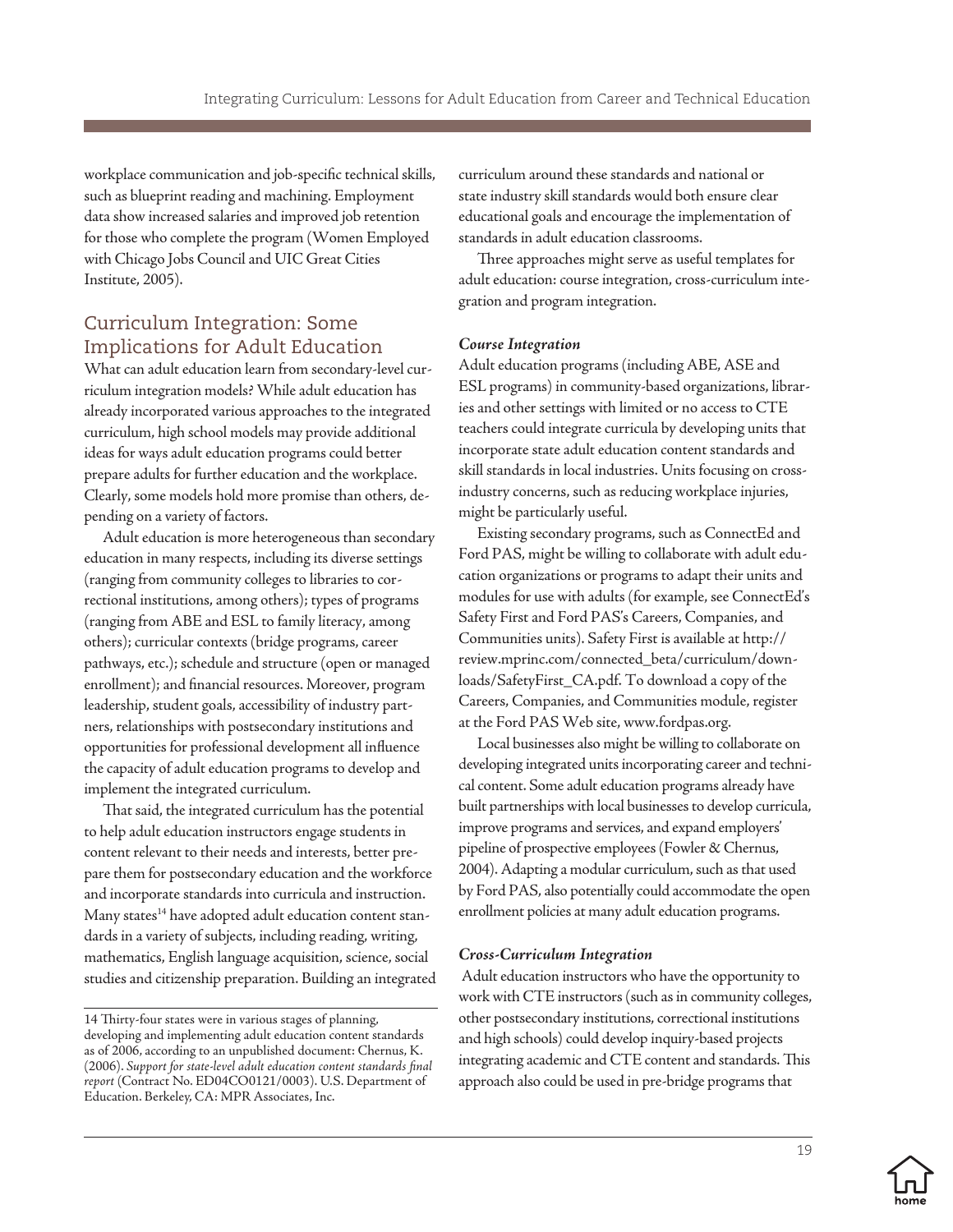have established relationships with bridge programs and industry partners. With ConnectEd's permission, the steps outlined in its "Designing a Multidisciplinary Integrated Curriculum: A Practical Manual" could be adapted for use in adult education, or a similar guide could be developed with input from adult education program administrators and instructors. Such a guide could serve as the basis for staff development provided either by states, as Maryland did, or by professional developers with knowledge of both curriculum integration and adult education.

#### *Program Integration: Career Pathways and Multiple Pathways, Career Clusters, Career Majors*

I-BEST is an example of how program integration can be implemented to serve adult students within a community college. A growing number of career pathways programs at other community colleges incorporate adult education. Although this approach is still relatively new, communities are beginning to recognize the need to provide a seamless path to further education, employment and careers for adults as well as young people.

Using ConnectEd's approach to integrating curricula into multiple pathways, adult education programs within career pathways could take advantage of opportunities to integrate ABE/ASE/ESL curricula with CTE curricula by developing integrated units on career-related themes with authentic applications; structuring the integrated curriculum around academic and technical content standards; providing academic and career advising support; engaging industry partners in developing curricula and providing work-based learning opportunities; and connecting the classroom to the workplace through workbased learning. As described above, ConnectEd's manual could be adapted, or a guide could be developed for adult education administrators and instructors to support staff development on curriculum integration. Adult education programs participating in career pathways could build or strengthen existing partnerships with business, industry and postsecondary education using the experiences of ConnectEd, Ford PAS or other CTE and adult education integration models as a guide.

# *Adapting a Model for Adult Education:*

*The TechSMART Project-Based Learning Program*  TechSMART is an integrated curriculum that has been explicitly adapted from secondary CTE for use in adult education. TechSMART, a program being implemented in Boston, is based on the South Carolina Advanced Technical Education (SCATE) Technology Gateway industrial and engineering technology curriculum for high school and technical college students. Technology Gateway serves as the bridge to the South Carolina Advanced Engineering Technology program. Designed to improve student readiness for postsecondary education, Technology Gateway is an integrated, problem-based approach to teaching and learning that incorporates mathematics, physics, technology and communications in the context of solving industry-based problems.

TechSMART is a 28-week college prep program for adults with an interest in technical careers. Designed to improve the academic skills and achievement of unemployed and underemployed adults, TechSMART uses a modular, hands-on, problem-based curriculum integrated with math, science and communications courses. The program is offered through a partnership of the Benjamin Franklin Institute of Technology and Jewish Vocational Services, with funding from the City of Boston Neighborhood Jobs Trust.

The TechSMART curriculum includes scientific method and measurement; motion and simple machines; heating, ventilation and air conditioning (HVAC); electricity; light, optics and medical technology; and career exploration. Structured around a workplace problem to be solved by teams of students, instruction is built on the needs of industry and the students' prior knowledge. Each unit includes discussion, activities, experiments and projects, and provides a true integration of course content. To accomplish this integration, instructors work closely to align discussions, activities and skills needed for each project (Leonelli, 2008). Students begin by identifying what they know, what they need to know and how to learn what they need to know. Working with a team of communications and science/math instructors, students participate in oral and written activities, including discussions, reflection and research. They also have the opportunity to participate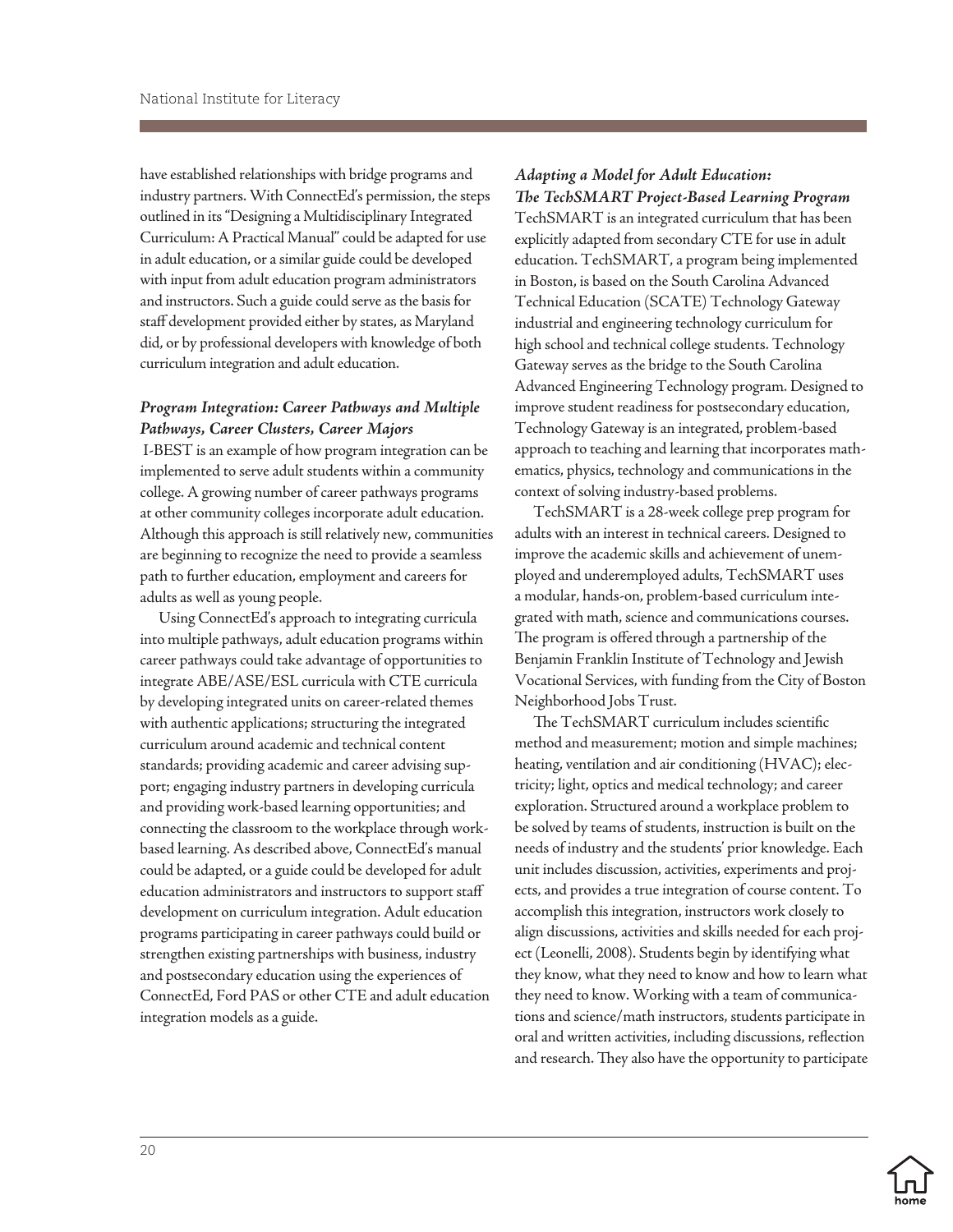<span id="page-23-0"></span>in apprenticeships. An evaluation of TechSMART is in process, but initial results look promising.15

# Supports and Challenges in Implementing the Integrated Curriculum in Adult Education

Many of the supports identified in the secondary CTE curriculum integration models may also apply to curriculum integration in adult education:

- • State and local policies supporting curriculum integration
- • Shared vision and commitment by program administrators and instructors
- • Sustained professional development, including time for instructors to collaborate
- Human and financial resources necessary to support ongoing professional development, curriculum development and planning time
- Clearly defined core learning goals based on academic, industry and workforce readiness standards
- • Involvement of industry and postsecondary partners
- • Well-developed integrated curriculum materials

Although research is needed to confirm these assumptions, it is reasonable to assume that many of the challenges of implementing curriculum integration in high schools may also apply to adult education. Such challenges include lack of teacher expertise in curriculum integration, administrators' lack of familiarity with integrated curriculum models and materials, loss of instructional focus resulting from lack of clearly defined educational goals and state and local policies that inhibit integration efforts.

Other challenges to implementing the integrated curriculum in adult education may come from the diverse

types of adult education programs and settings, limited access to instructors or others with occupational content expertise, lack of formal teacher preparation and limited staff development opportunities. It is important to note, however, that challenges related to instructor preparation and staff development are not unique to adult education, since teacher capacity and time to implement an integrated curriculum continue to pose barriers in secondary CTE programs, even where ongoing staff development and other support are available.

Despite these challenges, however, promising integration initiatives already under way in adult education demonstrate that an integrated curriculum approach is feasible, with positive results in student achievement, persistence, earnings and college credits (as noted in the description of I-BEST). States could support local curriculum integration efforts by offering staff development to adult education program administrators, instructors and postsecondary and business or industry partners and collecting and disseminating descriptions of different types of integration and products, such as project lesson plans, to adult education program administrators and instructors, as Maryland did.

Interest in curriculum integration may get a boost from anticipated changes in the reauthorized Adult Education and Family Literacy Act that may call for integrating adult education, including ESL, and occupational training to accelerate learning and help low-skill adults transition to the workforce and postsecondary education (Ganzglass & Strawn, 2009).

# Conclusion

High school educators have been wrestling for years with some of the same issues faced by adult educators, including how best to prepare students for a full range of future options: postsecondary education and training, employment and careers. To prepare students, high schools have begun to explore a combination of strategies for meshing academic instruction with career and technical education. These efforts include multiple pathways, work-based learning, collaboration with industry and the integrated curriculum.

Based on the experience of such initiatives as ConnectEd and Ford PAS, as well as efforts to integrate curricula in



21



<sup>15</sup> Personal communication with Jackie Cornog, Chair, Humanities and Social Sciences Department, Assistant Dean of Academic Affairs Benjamin Franklin Institute of Technology, August 13, 2009.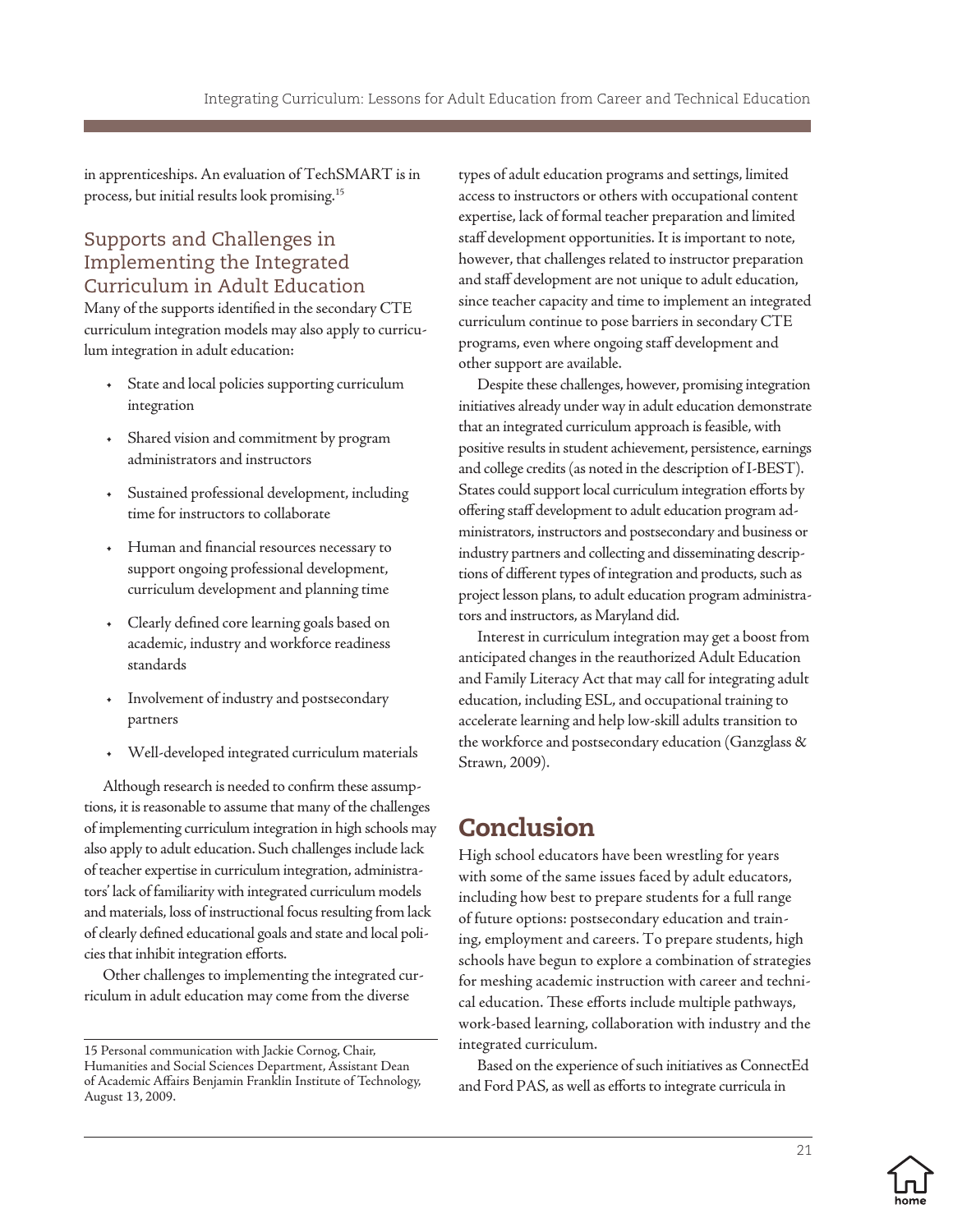<span id="page-24-0"></span>adult education, it appears that blending academic and technical curricula can help both adults and youth prepare for postsecondary education and training. Recent labor market analyses suggest that adopting an integrated curriculum approach could help prepare adults for high-wage employment in middle-skill jobs in industries that will continue to need qualified workers. Research indicates that demand for workers in middle-skill jobs is expected to continue, despite labor market data highlighting increased demand projected for high-skill and low-skill occupations (Holzer & Lerman, 2009). Examples of middle-skill occupations include medical therapists, carpenters, computer specialists, electronic technicians, paralegals, HVAC technicians, machinists and police officers, among others. These positions typically require some education and training (e.g., certificate programs, apprenticeships, associate's degrees or substantial on-the-job training), but less than a four-year college degree.

Although more rigorous research is clearly needed, there are promising indications that an integrated curriculum can help adults acquire the knowledge and skills needed to transition to further education, employment and careers. Adult education programs can help prepare learners by considering the lessons learned from secondary programs that are integrating academic and technical curricula, as well as by expanding the curriculum integration efforts already under way in adult education.

# References

Bailey, T. R. (1997). *Integrating academic and industry skill standards.* Berkeley, CA: National Center for Research in Vocational Education.

Bailey, T. R., & Matasuzuka, Y. (2003). *Integration of vocational and academic curricula through the NSF Advanced Technology Education Program (ATE)*. New York: Teachers College, Columbia University.

Bloom, M. R., & Lafleur, B. (1999). *Turning skills into profit: Economic benefits of workplace education programs.* New York: The Conference Board. Retrieved November 19, 2008 from http://www.conferenceboard.ca/Libraries/ EDUC\_PUBLIC/Skills\_Profits.sflb

Bodilly, S., Ramsey, K., Stasz, C., & Eden, R. (1993). *Integrating academic and vocational education: Lessons from eight early innovators*. Santa Monica, CA: RAND.

Bradby, D., Malloy, A., Hanna, T., & Dayton, C. (2007). *A profile of the California Partnership Academies 2004– 2005.* Berkeley, CA: ConnectEd: The California Center for College and Career and the Career Academy Support Network, University of California, Berkeley.

Brand, B. (2008). *Supporting high quality career and technical education through federal and state policy*. Washington, DC: American Youth Policy Forum.

Carl D. Perkins Career and Technical Education Act of 2006 (Public Law 109-270). Retrieved November 21, 2008, from http://frwebgate.access.gpo.gov/cgi-bin/getdoc.cgi?dbname=109\_cong\_bills&docid=f:s250enr.txt. pdf

Casey, H., Cara, O., Eldred, J., Grief, S., Hodge, R., Ivanic, R., Jupp, T., Lopez, D., & McNeil, B. (2006). *Embedding literacy, language and numeracy in post-16 vocational programmes—The impact on learning and achievement.* London: National Research and Development Centre for Adult Literacy and Numeracy.

Chernus, K., Sanborn, J., Hoachlander, E. G., Rahn, M., Alt, M., Jackson, M., Klein, S., Ramer, C., & Rossi, K. (2001). *Getting to work: Integrated curriculum*. Berkeley, CA: MPR Associates and National Center for Research in Vocational Education, University of California, Berkeley.

Clayton, M., Ho, P. S., & Hudis, P. M. (2007). *Designing a multidisciplinary integrated curriculum: A practical manual.* Berkeley, CA: ConnectEd: The California Center for College and Career. Retrieved November 19, 2008 from http://www.connectedcalifornia.org/curriculum/PracticalManual.pdf

CNA Corporation. (2005). *Ford PAS Implementation Study (2003–2005).* Unpublished report.

ConnectEd: The California Center for College and Career. (2008). *Why pathways? A better approach to transforming* 

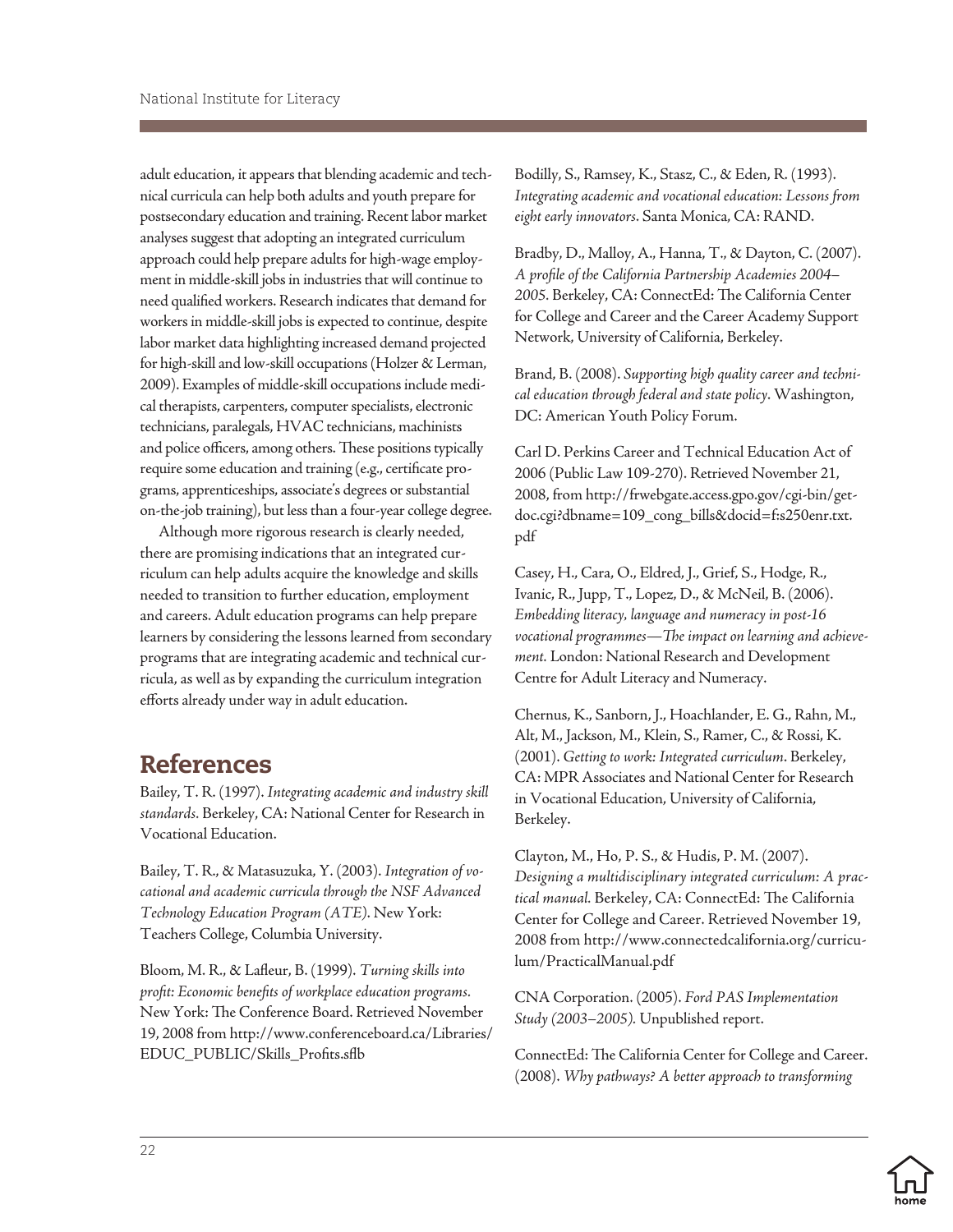*high school education in California.* Berkeley, CA: Author. Retrieved April 23, 2009 from http://www.connectedcalifornia.org/publications/CE\_Pathways\_8.pdf

Dewey, J. (1916). *Democracy and education: An introduction to the philosophy of education.* New York: E. P. Dutton.

Dirkx, J. M. (2006). PowerPoint presentation, "Curriculum Integration for Alternative Education and Adult Learners," at 2006 MAC2 Conference.

Dirkx, J. M., & Prenger, S. M. (1997). *Guide for planning and implementing instruction for adults: A theme-based approach*. San Francisco: Jossey-Bass.

Donovan, M. S., Bransford, J. D., & Pellegrino, J. W. (2000). *How people learn: Brain, mind experience and school.*  Washington, DC: National Academic Press. Retrieved December 31, 2008, from http://www.nap.edu/openbook.php?isbn=0309070368

Farr, B., Bradby, D., Hartry, A., Sipes, L., Hall, L., & Tasoff, S. (2009). *Evaluation of demonstration sites in the ConnectEd Network.* Berkeley, CA: MPR Associates, Inc.

Farr, B., Pedroso, R., & Sipes, L. (2009). *2008–09 Evaluation of Ford PAS Implementation*. Unpublished report.

Ford Motor Company Fund. (2008). *Using the Ford PAS curriculum materials*. Retrieved November 18, 2008, from http://www.fordpas.org/downloads\_public/ UsingFordPASMaterials.pdf

Fowler, D., & Chernus, K. (2004). *Commitment comes in all shapes and sizes*. Washington, DC: MPR Associates, Inc., and U.S. Department of Education. Retrieved May 5, 2009 from http://www.c-pal.net/profiles/complete/ synthesis.pdf

Ganzglass, E., & Strawn, J. (2009). *Using increased funding under the Workforce Investment Act to create multiple pathways to marketable postsecondary credentials and middle-class employment*. Washington, DC: Center for Law and Social Policy (CLASP).

Gardner, H. (1993). *The unschooled mind: How children think and how schools should teach.* New York: Basic Books.

Grubb, W. N., David, G., Lum, J., Plihal, J., & Morgaine, C. (1991). "*The cunning hand, the cultured mind": Models for integrating vocational and academic education.* Berkeley, CA: National Center for Research in Vocational Education.

Haimson, J., Stone, J., & Pearson, D. (2008). Infusing academics into career and technical education. *Issue Brief*: *Trends in education research.* Princeton, NJ: Mathematica Policy Research. Retrieved May 5, 2009 from http:// www.mathematica-mpr.com/publications/PDFs/cet.pdf

Hwalek, M. (2006). *Ford Partnership for Advanced Studies at the Advanced Technology Academy.* Dearborn, MI: Advanced Technology Academy.

Hoachlander, E. G. (1999). Integrating academic and vocational curriculum—Why is theory so hard to practice? *Centerpoint, 7.* Berkeley, CA: National Center for Research in Vocational Education.

Hoachlander, E. G. (2007). *Transforming today's education for tomorrow's economy: New directions for career technical education in California.* Presentation to California's Little Hoover Commission. Retrieved January 2, 2009, from http://www.lhc.ca.gov/lhcdir/CTE/HoachlanderMar07. pdf

Hoachlander, E. G., Sterns, R. J., & Studier, C. (2008). *Expanding pathways: Transforming high school education in California.* Berkeley, CA: ConnectEd: The California Center for College and Career.

Hollenbeck, K., & Timmeney, B. (2009). *Lessons learned from a state-funded workplace literacy program.* Kalamazoo, MI: W. E. Upjohn Institute for Employment Research.

Holzer, H. J., & Lerman, R. I. (2009). *The future of middleskill jobs*. Washington, DC: Brookings Institution.

Jenkins, D. (2006). *Career pathways: Aligning public resources to support individual and regional economic advancement in the knowledge economy*. New York: Workforce Strategy Center.

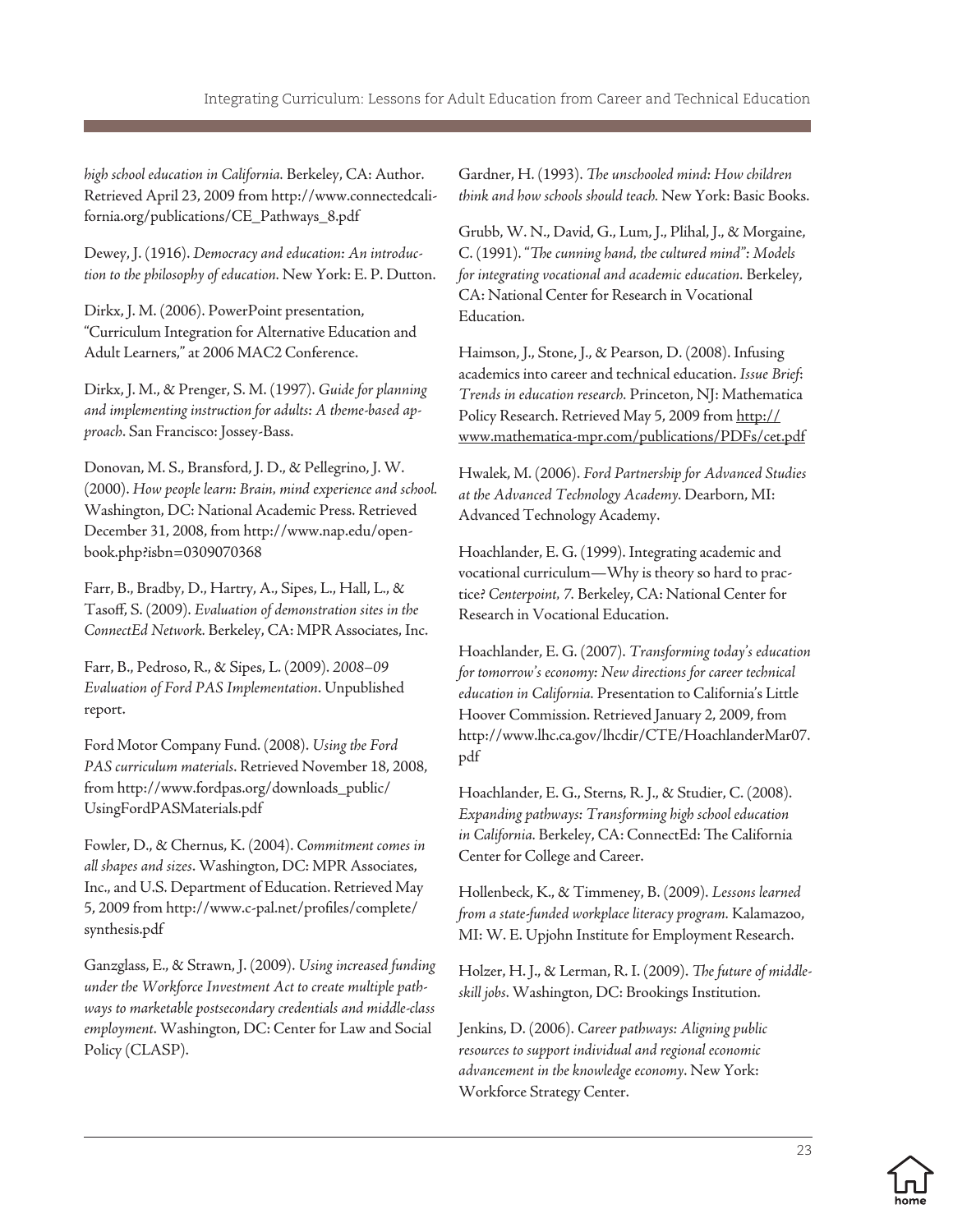Jenkins, D., Zeidenberg, M., & Kienzl, G. (2009). *Educational outcomes of I-BEST, Washington State Community and Technical College System's Integrated Basic Education and Skills Training program: Findings from a multivariate analysis.* New York: Community College Research Center, Teachers College, Columbia University.

Johnson, A. B., Charner, I., & White, R. (2003). *Curriculum integration in context: An exploration of how structures and circumstances affect design and implementation.* Minneapolis: National Research Center for Career and Technical Education. Retrieved November 24, 2008 from http://aer.sagepub.com/cgi/content/ abstract/45/3/767

Jurmo, P. (2004). Workplace literacy education: Definitions, purposes and approaches. *Focus on Basics: Connecting Research and Practice, 7*(Issue B). Cambridge, MA: National Center for the Study of Adult Learning and Literacy. Retrieved November 16, 2008 from http:// www.ncsall.net/?id=629

Kemple, J. J., & Willner, C. J. (2008). *Career academies: Long term impacts on labor market outcomes, educational attainment and transitions to adulthood.* New York, NY: Manpower Development Research Corporation (MDRC). Retrieved June 11, 2009 from http://www. mdrc.org/publications/482/full.pdf

Kirsch, I., Braun, H., Yamamoto, K., & Sum, A. (2007). *America's perfect storm: Three forces changing our nation's future.* Princeton, NJ: Educational Testing Service. Retrieved December 22, 2008 from http://www.ets.org/ Media/Education\_Topics/pdf/AmericasPerfectStorm. pdf

Kolb, D., Boyatzis, R. E., & Mainemelis, C. (1999). *Experiential learning theory: Previous research and new directions*. Cleveland, OH: Case Western Reserve University. Retrieved December 5, 2008 from http://www. learningfromexperience.com/images/uploads/experiential-learning-theory.pdf

Leonelli, E. (2008). Engaging adults in active learning: The TechSMART project-based learning program. *Field Notes, 17*(4). System for Adult Basic Educational Support (SABES). Boston: Adult and Community Learning Services, Massachusetts Department of Elementary and Secondary Education. Retrieved August 3, 2009 from http://www.sabes.org/resources/publications/fieldnotes/ vol17/fn174.pdf

Mathews-Aydinli, J. (2007). *CAELA Brief: Problem-based learning and adult English language learners*. Washington, DC: Center for Adult English Language Acquisition, Center for Applied Linguistics.

Moss, D. (1998). *Project-based learning and assessment: A resource manual for teachers.* Arlington, VA: Arlington Education and Employment Program (REEP).

Moss, D., & Van Duzer, C. (1998). *Project-based learning*. Washington, DC: Center for Applied Linguistics. Retrieved January 4, 2009, from http://www.cal.org/Caela/esl\_resources/digests/ProjBase.html

National Center for Education Statistics. (2003). *National assessment of adult literacy.* Retrieved August 3, 2009 from http://nces.ed.gov/naal/index.asp

National Mathematics Advisory Panel. (2008). *Foundations for success.* Washington, DC: U.S. Department of Education.

Prince, D., & Jenkins, D. (2005). *Building pathways to success for low-skill adult students: Lessons for community college policy and practice from a statewide longitudinal tracking study* (CCRC Research Brief No. 25). New York: Columbia University, Teachers College, Community College Research Center. Retrieved February 9, 2009 from http://ccrc.tc.columbia.edu/Publication. asp?UID=288

Richmond, E. (2009, June). Preparing students for college and career: California's multiple pathways. *Issue Brief*. Washington, DC: Alliance for Excellent Education. Retrieved August 20, 2009 from http://www.all4ed.org/ files/IssueBriefCAMultPathways.pdf

Smith, C., & Gillespie, M. (2007). Research on professional development and teacher change: Implications for adult basic education*.* In J. Comings, B. Garner,